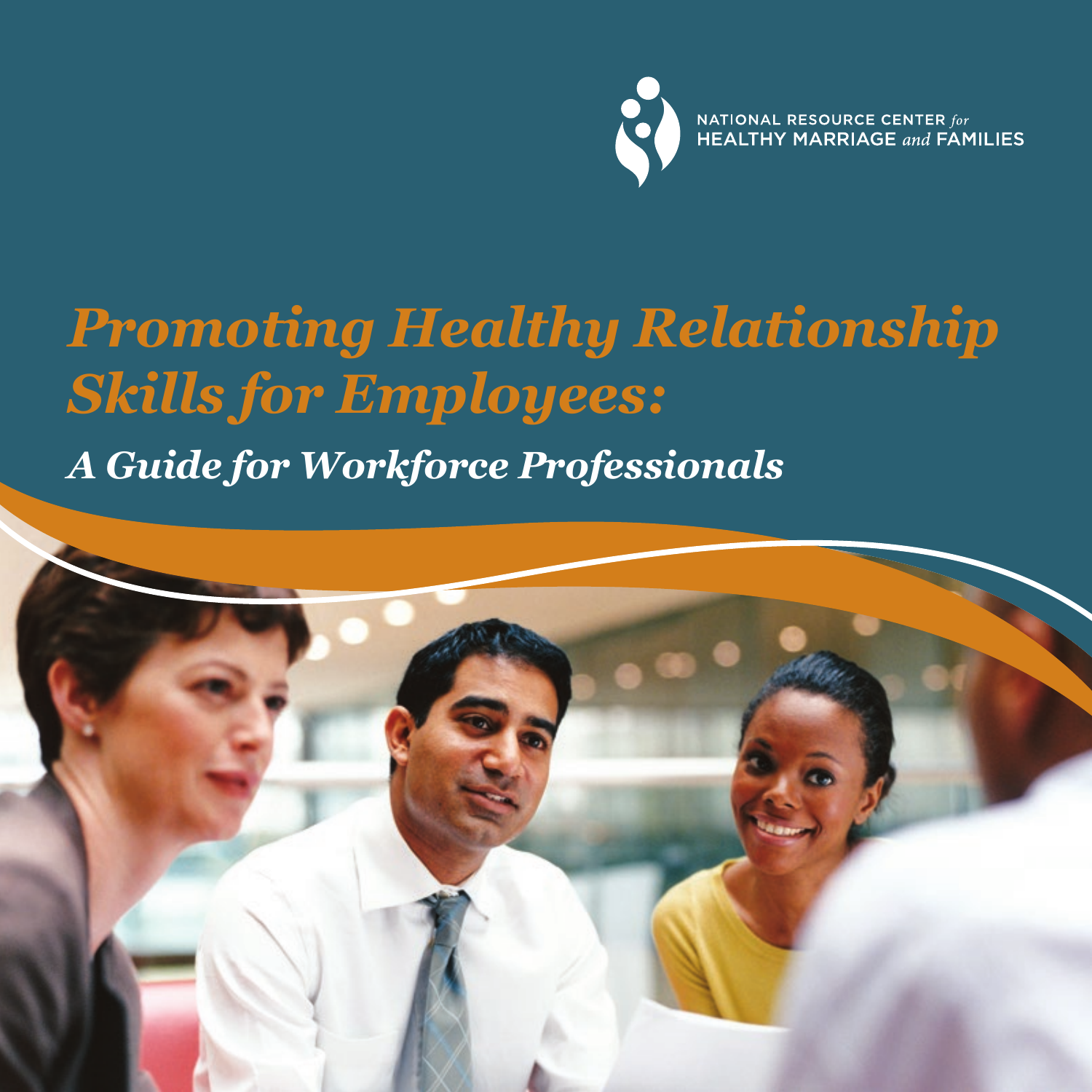## *Contents*

| <b>Key Findings and Tips for</b>                         |
|----------------------------------------------------------|
|                                                          |
| Appendix A:                                              |
| Appendix B:<br>Employee Survey Supplemental Questions 23 |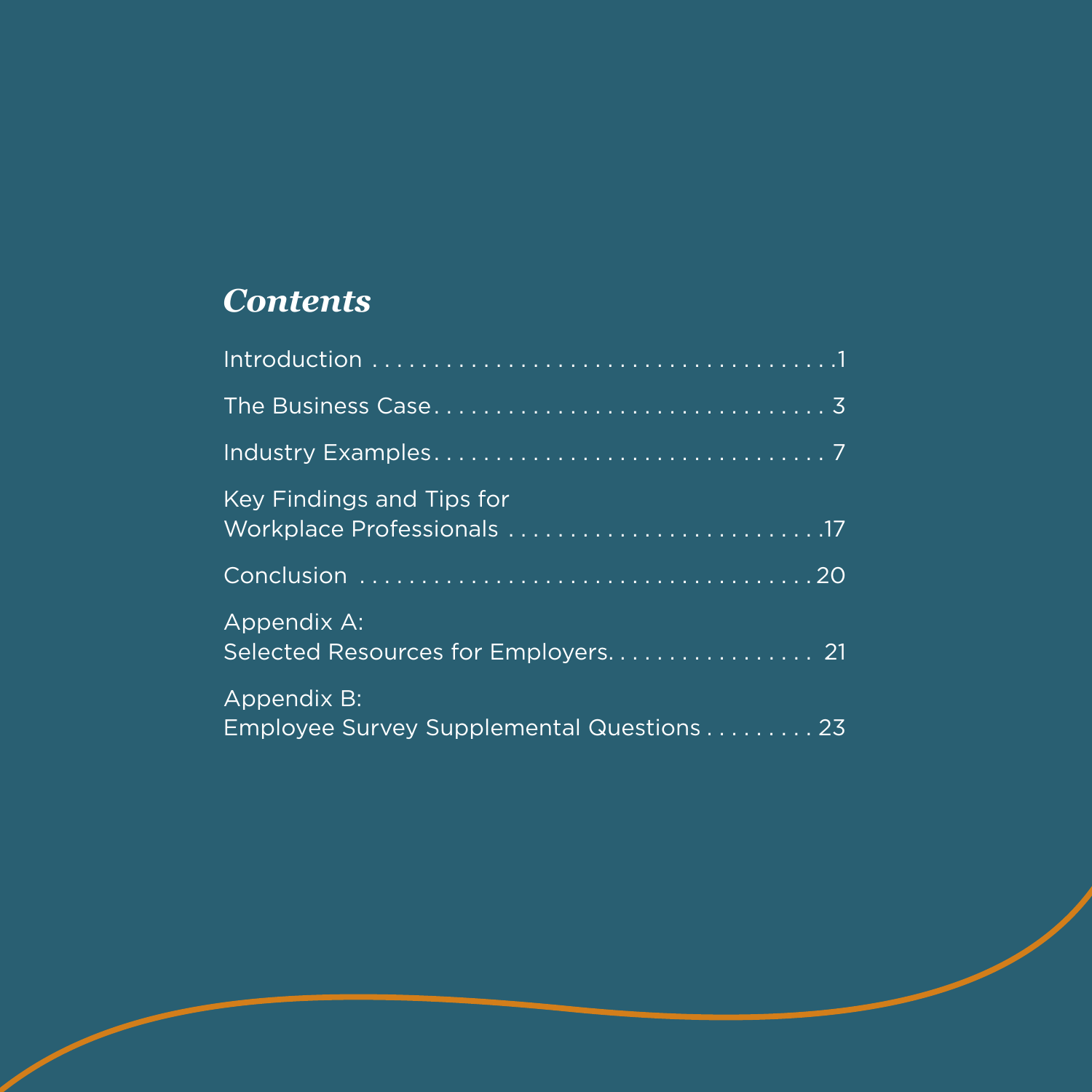<span id="page-2-0"></span>

# *Introduction*

In the volatile economy of the early 21st century, smart employers understand that. business success will rise or fall on the quality of their workforce. Whether through. ongoing education and skills training, workplace flexibility, or other commitments. to.workers' health and well-being, making strategic investments in workers can. confer a competitive advantage and bottom-line benefits to employers large and. small. Additionally, many employers hire employees based on work experience and. technical skills, but may be unaware of limitations in interpersonal skills or family stressors. that can undermine effectiveness.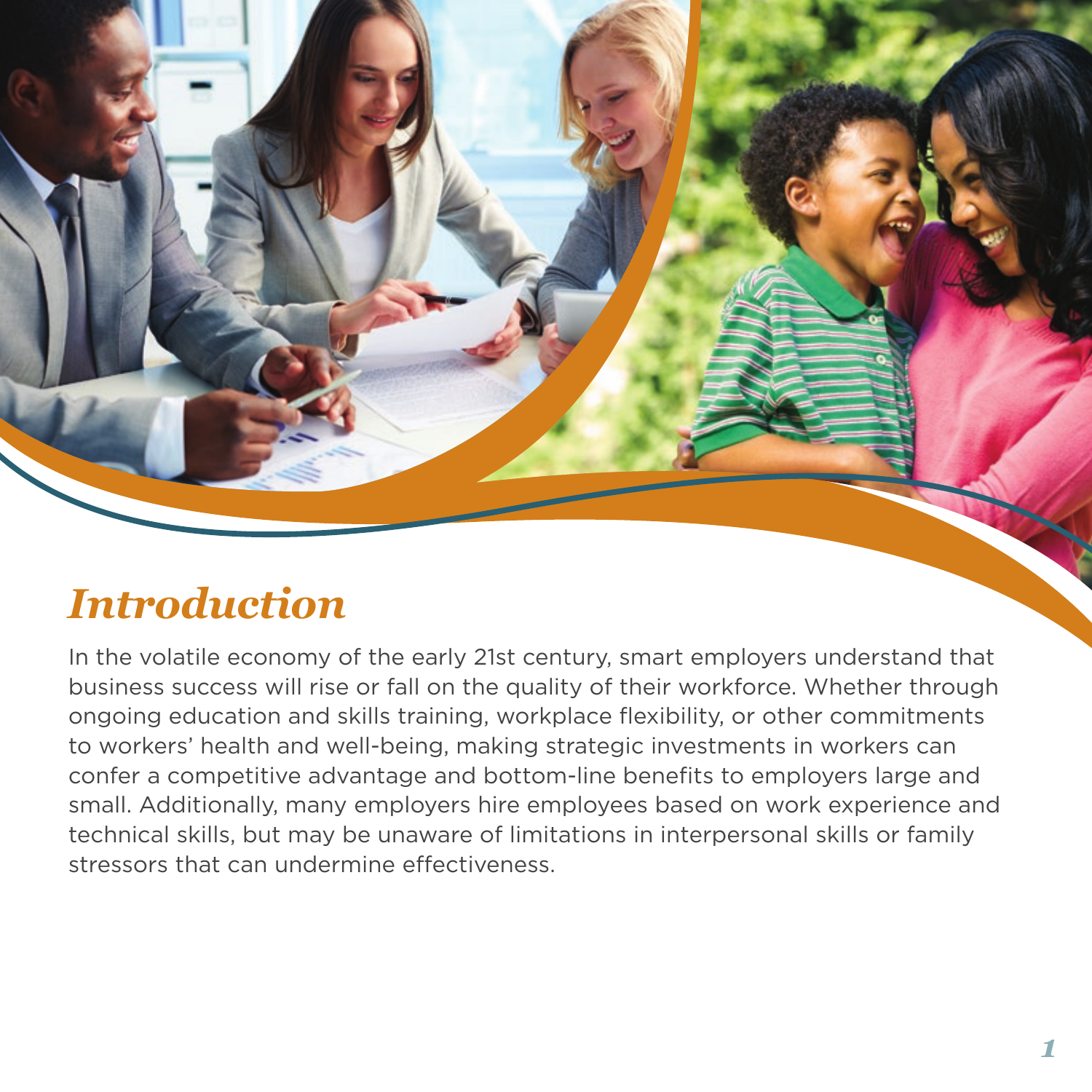Today, one area ripe for employer investment is. employee *emotional health and wellness*. Employee stress costs American businesses billions of dollars. each year in health care costs, lower productivity, absenteeism, and turnover. An often overlooked source of stress comes from employees' *relationships at home,* including their marriages.

This guide addresses the importance of promoting healthy family and marital relationships as an effective strategy to improve interpersonal relationships and productivity in the workplace. A. key objective is to articulate the value proposition. for business investment in healthy and stable families. and help employers understand why they should care. about strong families and marriages in the first place.

A limited, but compelling body of research has. established important correlations between stable. personal relationships and success on the job. One study (Turvey & Olson, 2006), linked happily. married employees to reduced job turnover, lower absenteeism, higher motivation, and better health. Turvey and Olson also concluded that building. marriage and family wellness can improve a company's overall financial health, while ignoring. these opportunities can decrease a company's. profitability. This research found a financial. return on investment of up to \$6.85 for every dollar companies invest in physical and relational wellness programs.

#### *Promoting Healthy Relationship Skills for Employees*

focuses on specific steps employers can take to. support employees, enhance their interpersonal. skills, and reduce family stress by improving coping. skills. Employer-sponsored programs that encourage the development of key interpersonal skills such as. communication and conflict resolution, and offer. support for related skills such as healthy parenting. and financial management, can both strengthen. families and improve business outcomes.

This guide also highlights promising practices by. leading American companies that recognize the. importance of investing in healthy relationships for. both hourly workers and full-time staff.

This quide is organized in four main sections:

- The Business Case: Explains why American. business cares about healthy relationships.
- Industry Examples: Profiles several leading. American employers that are investing in their. employees by promoting healthy relationship skills.
- **Key Findings and Tips for Workplace Professionals: Resources for employers interested.** in supporting healthy relationship efforts in the. workplace.
- Appendices:
	- Promoting Healthy Relationships: Selected. Resources for Employers
	- Employee Survey Supplemental Questions

This quide is a practical, easy-to-use resource for. business leaders and others in a position to promote. healthy relationships in the workplace and at home.

 **This guide profiles leading businesses and outlines lessons they have learned from their wellness programs' focus on healthy relationships.**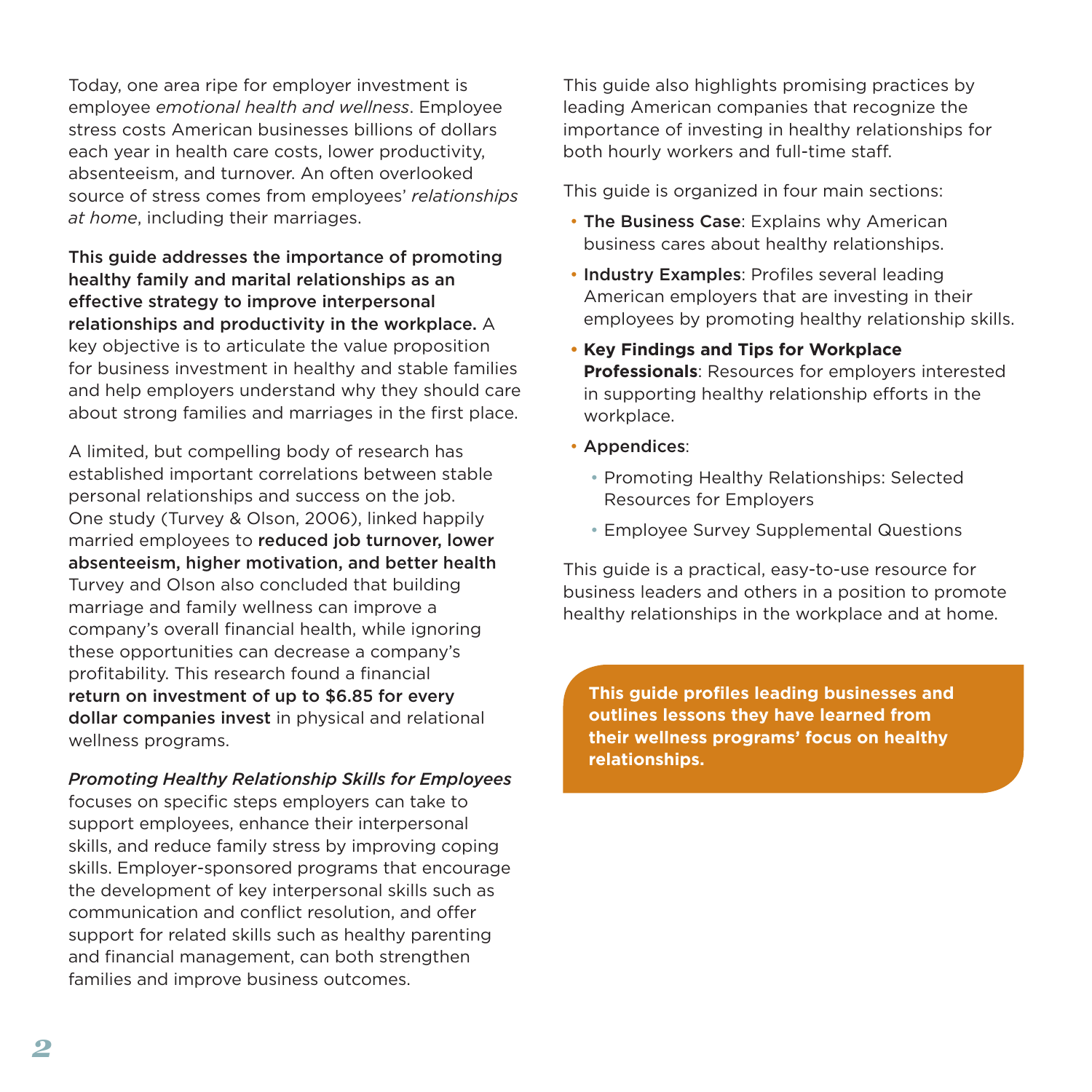# <span id="page-4-0"></span>*The Business Case: Why American Business Should Care About Healthy Relationships*

Wellness programs are a fixture in large American companies today. U.S. businesses. pay workers an average of \$521 per year to participate in wellness initiatives, from. blood pressure screening to smoking cessation (National Business Group on Health, 2013). These programs are widespread because companies see returns on their. investments: One study found a \$3.48 reduction in health care costs for every dollar spent on wellness programs (Aldana, 2001).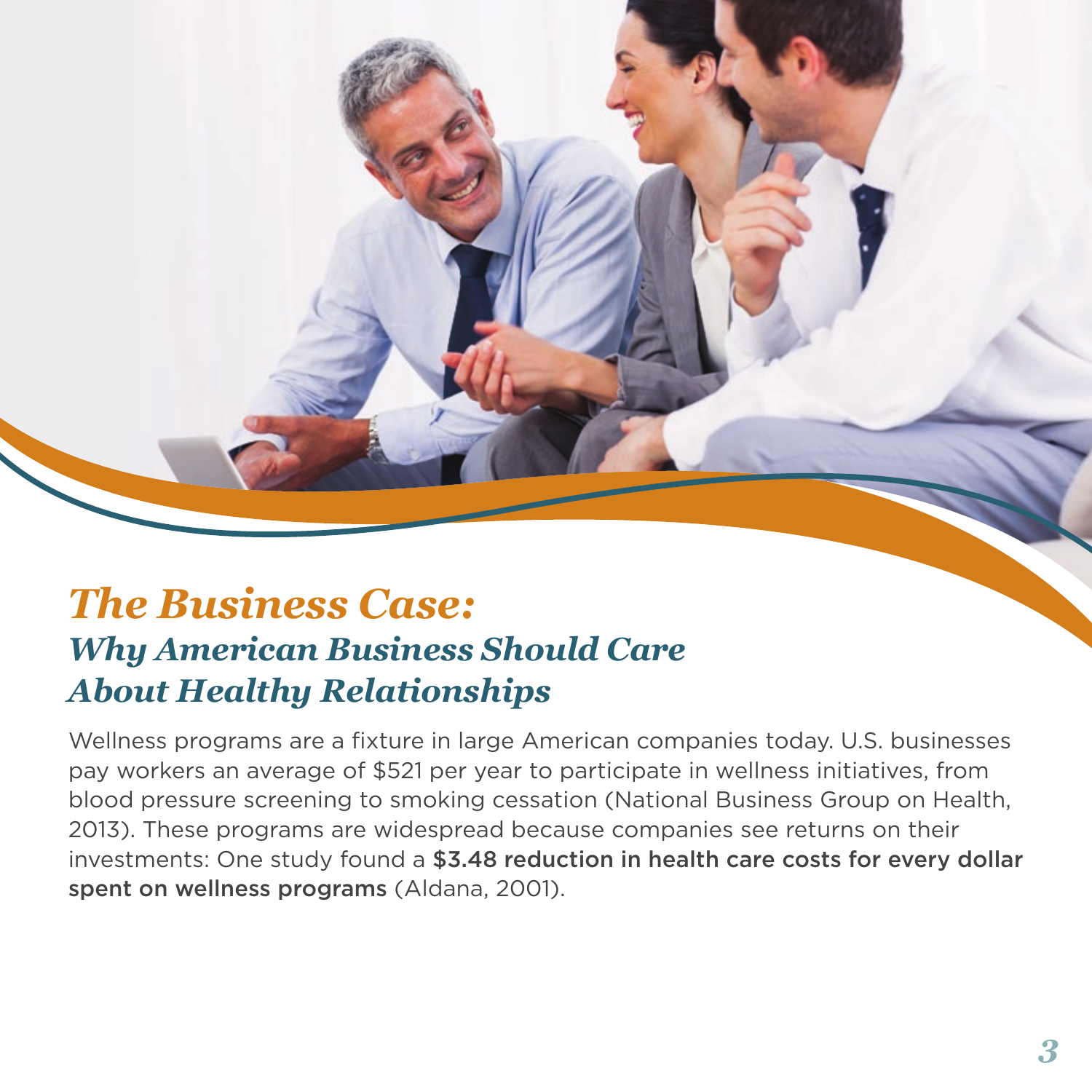**Christine Young, Supervising Associate of** *EY*  Assist at Ernst & Young, says, "It s all about **getting yourself on the right track so you can interact in a healthy way with everyone…at work and home. "**

A critical part of many wellness programs focuses. on employee stress, which costs American business. billions every year in higher health care costs, lower. productivity, and increased turnover. Several leading companies.have.focused.on.an.often.overlooked. source of stress: that arising from employees' relationships, both at work and at home.

Many companies have found that they can help their. employees by focusing on four key components. of healthy relationships: communication, conflict. resolution, parenting, and financial literacy skills. For these companies, caring about their employees' healthy relationships is a natural extension of their. wellness programs. In many cases, they have been able. to address their goals in this area through their existing. Employee Assistance Program (EAP) offerings.

Healthy relationship skills—such as communication, conflict resolution, parenting, and financial literacyare as relevant in the office as they are at home. Helping employees build life skills both improves. relationships and interpersonal dynamics in the. workplace and strengthens relationships among. family members, which reduces employee stress and improves work performance.

PNC.Bank.*Living Well*.Project.Manager.Liz.Harrington. makes the connection: "If you're having relationship. issues at home, that's what you're going to come to. work with. We believe it's extremely important to give. employees the tools they need to manage external. stress so it doesn't impair their performance and. productivity at work." Conversely, addressing sources.

of workplace stress and relationship conflict on the job. can help ensure smoother communication at home.

The communications skills employees use in meetings. can help set expectations at home. The conflict resolution skills retail workers need to resolve. complaints and retain customers can also help resolve. tension outside the office. The ability to manage. project costs or reconcile inventory on the job can. translate into practical family budgeting and financial. planning at home and vice-versa. Strengthening basic relationship skills can benefit employees, family members, coworkers, and employers alike

## *Stress Costs American Business*

Stress is a common part of the modern workplace. While some stress may be helpful-such as the. energy a productive team builds from the right. amount of anxiety just before a presentation—**stress costs** American business between \$150 and \$300 billion per year (American Institute of Stress, 2013; Nguyen, 2011; Rosch, 2001; Smith, 2012; Spielberger, Vagg & Wasala, 2003). Increased stress drives. turnover, diminishes productivity, and affects medical, legal, and insurance costs. Stress leads to higher absenteeism than illness and injury, and has been. linked to a range of health issues, from depression. to coronary heart disease. Studies have found 46% higher.health.care.spending.for.stressed.employees. (Goetzel, Anderson, Whitmer, Ozminkowski, Dunn, & Wasserman, 1998) and the World Health Organization. recently called stress "the health epidemic of the 21st century" (Kozlowski, 2013).

**American businesses lose an estimated \$6.8 billion annually due to work loss and decreased productivity associated with marital problems (Forthofer, Markman, Cox, Stanley, & Kessler, 1996).**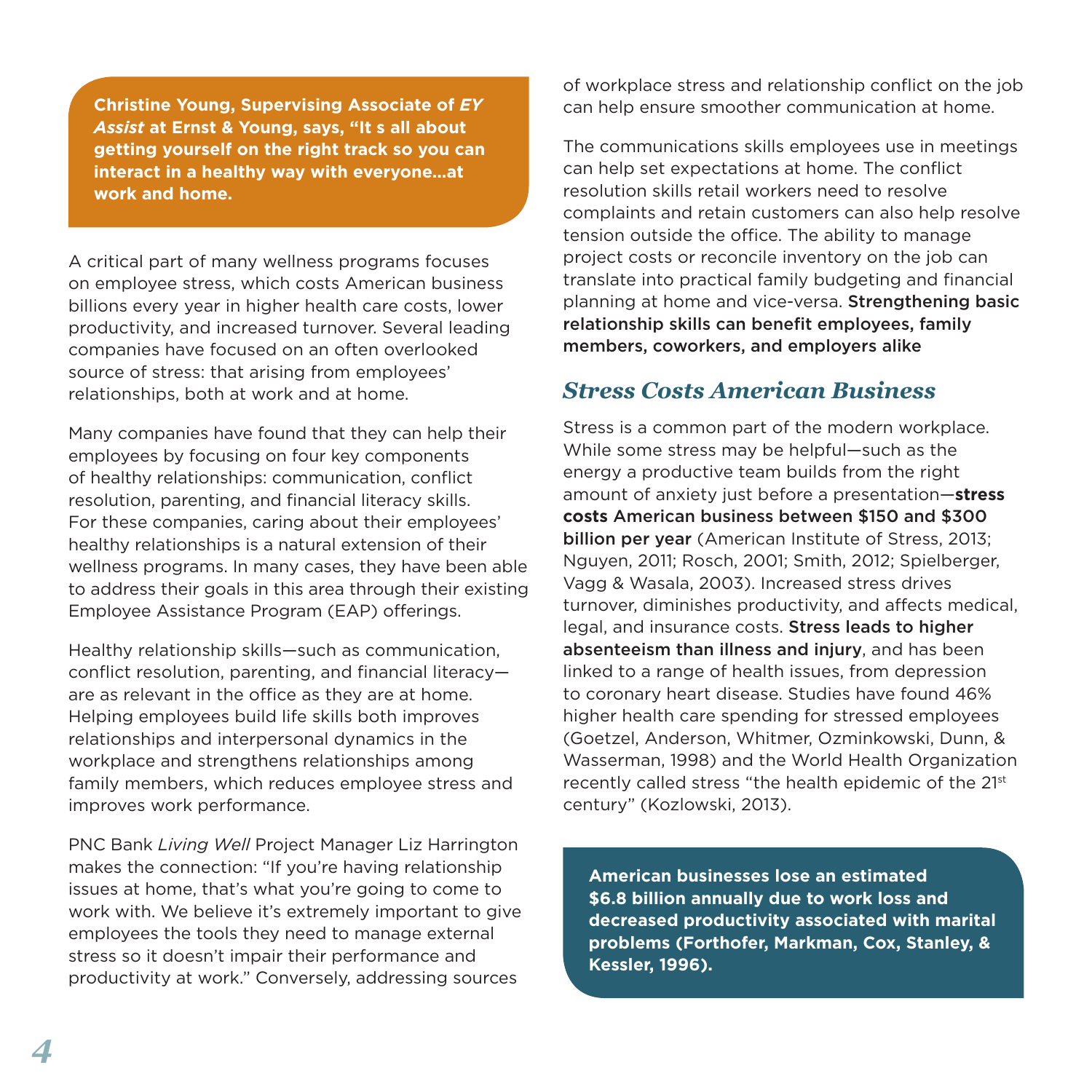## *Personal Relationships Can Cause Stress on the Job*

While many companies focus on managing jobrelated stress, what happens outside the workplace also matters. Stress from home can impact job. performance, just like workplace stress affects an. employee's health, happiness, and home life. For. many employees, a common source of stress from. home is their relationship with their spouse or partner. Like other stresses, relationship stress can have a significant impact on business operations. In one survey, 22% of employees said personal relationship. issues were their biggest distraction at work. (ComPsych Corporation, 2012). Mental distraction also. has the potential to contribute to workplace incidents. and injuries that may cause dangerous situations for. the employees and their coworkers. Another study. estimated that American business loses \$6.8 billion. annually due to work loss and decreased productivity. associated with marital problems (Forthofer, Markman, Cox, Stanley, & Kessler, 1996). On an. individual level, one divorcing employee making \$20. an hour could cost his or her employer an estimated. \$8,000 (Turvey & Olson, 2006).

Research suggests employees in stable relationships tend to be more productive, more committed to their employers, and healthier. Some companies are beginning to examine the impact of relationship. stress on the workplace and explore positive steps. they can take to help their employees manage. relationship stress and ameliorate its impact on the. bottom.line. These efforts are driven by a recent. study that estimates companies get a return of

**Divorce is enormously expensive to business. A divorcing employee making \$20 an hour is projected to cost the company more than \$8,000 (Turvey & Olson, 2006).** 

**In a recent survey, more than one in five (22%) of employees said "personal relationship issues" were their biggest distraction at work (ComPsych Corporation, 2012).** 

#### \$3–\$6 for every \$1 spent on corporate wellness

programs (Koffman, Goetzel, Anwuri, Shore, Orenstein, & LaPier, 2005), as well as a growing body. of research that suggests that employees in stable. relationships tend to be more productive, more. committed to their employers, and healthier.

## *Giving Employees the Support They Need*

Offering support to employees as they work through. personal issues is often more effective than recruiting. hiring, and training a replacement. As a result, most. large businesses offer EAPs to help their employees. better manage issues in their personal lives. EAPs. deliver health, wellness, and other services designed. to help employees manage personal problems. Many. EAPs feature resources focused on healthy marriages. and relationships, such as counseling referrals, educational materials, or formal training sessions.

If your workplace is considering expanding its EAP or employee wellness program to include healthy and stable relationships, the National Resource Center for Healthy Marriage and Families ([www.HealthyMarriageandFamilies.org](http://www.HealthyMarriageandFamilies.org)) has free information and resources to help. The National Resource Center for Healthy Marriage and Families is a service of the Office of Family Assistance, Administration for Children and Families, U.S. Department of Health and Human Services. It offers a variety of research-based educational tools and services that highlight the benefits of integrating healthy marriage education into services and initiatives.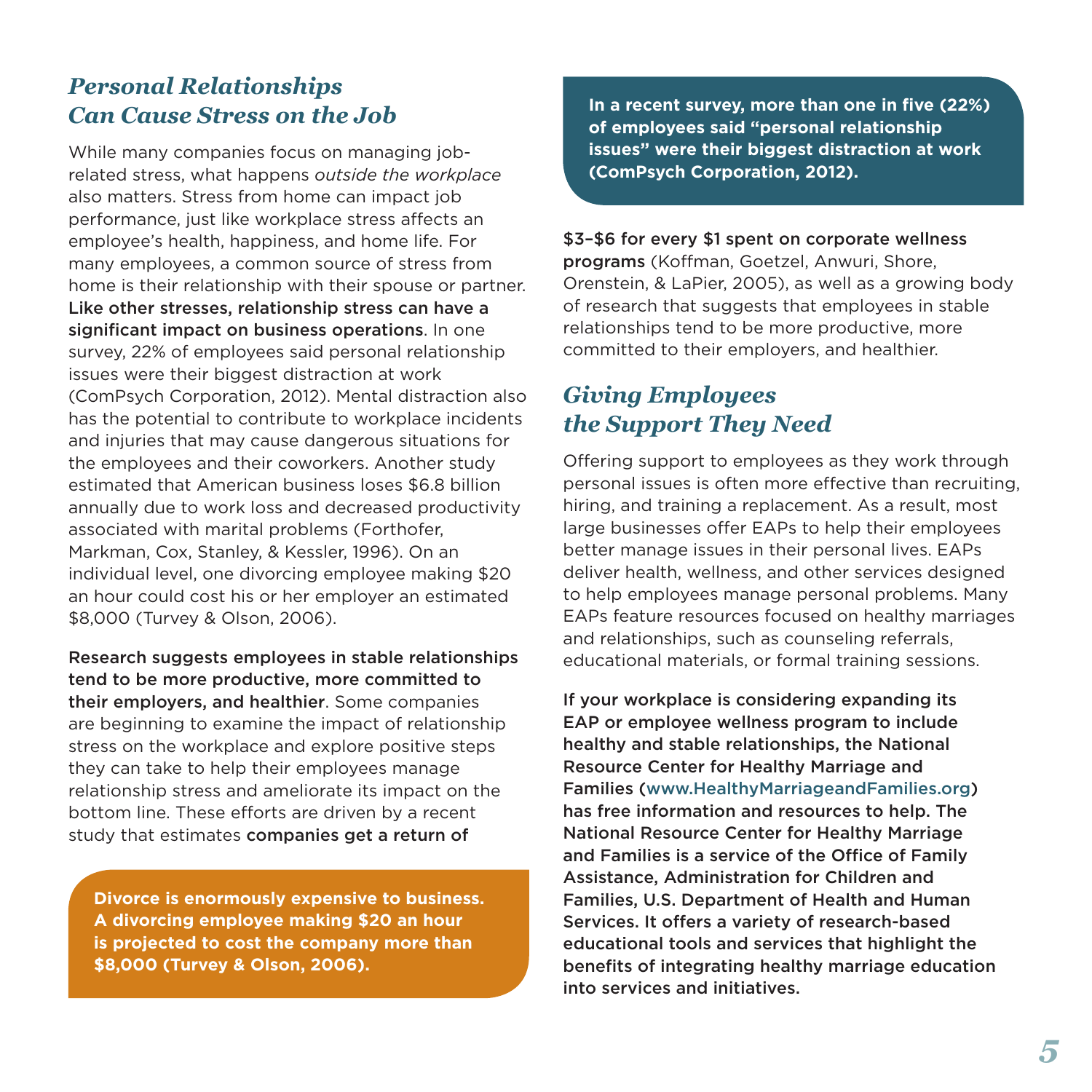## *Relationships and the Workplace: Key Points*

The following summarizes the key research findings. regarding the promotion of healthy relationship skills. in the workplace:

- Employees in failing relationships can cost their employers in a number of important ways. Stress. within marriage can result in serious health. concerns, including anxiety, depression, and increased rates of substance abuse, which can. translate into higher health care expenditures for. employers (Turvey & Olson, 2006).
- In one study, employees lost an average of 168 hours of work time in the first year after a divorce, equivalent to being fully absent for four weeks in. one calendar year (Mueller, 2005).
- Research suggests that happily married employees. may measurably increase company profits (Turvey. & Olson, 2006).
- On average, employees in stable marriages. are more productive, more committed to their. employers, and tend to maintain better physical. and mental health—thereby saving their employers. health care costs (Turvey & Olson, 2006).
- When companies invest in the physical and emotional wellness of their workers, returns on. investment can range between \$1.50 and \$6.85 for every dollar spent (Turvey & Olson, 2006).

## *Healthy Relationship Education: What the Research Says*

**Healthy interpersonal relationships are the foundation of a stable family life and are also critical in other dimensions of daily life, including a well-functioning workplace.** 

**The benefits of healthy marriage and relationship education are supported by research in several scientific disciplines:** 

- **Clinical psychologists and others study relational processes, or the ways couples interact.**
- **Neuroscientists study the physical brain and its workings in confirming that emotional skills can be learned.**
- **Biologists, endocrinologists, and linguists study gender differences in communicating and responding to stress.**

**These researchers have identified key skills and principles that underlie healthy relationships. Evidence indicates that healthy relationships can be cultivated and learned. For example, studies supported by the National Institutes of Health (Markman, Myrick, & Pregulman, 2006)**  have found that couples can learn these skills **and principles, that these skills can be taught in a variety of settings…and that couples who learn these skills can maintain them over time and may enjoy increased relationship stability. "**

In general, research findings on healthy In general, research findings on healthy<br>relationships suggest that forward-thinking  **employers can play a positive role in supporting healthy relationship education**  by making modest investments in key by making modest investments in key<br>relationship skills for employees. Improving  **communication, conflict resolution, parenting, and financial literacy skills are logical places to**  start, since these areas correlate with stability<br>at home and on the job. at home and on the job.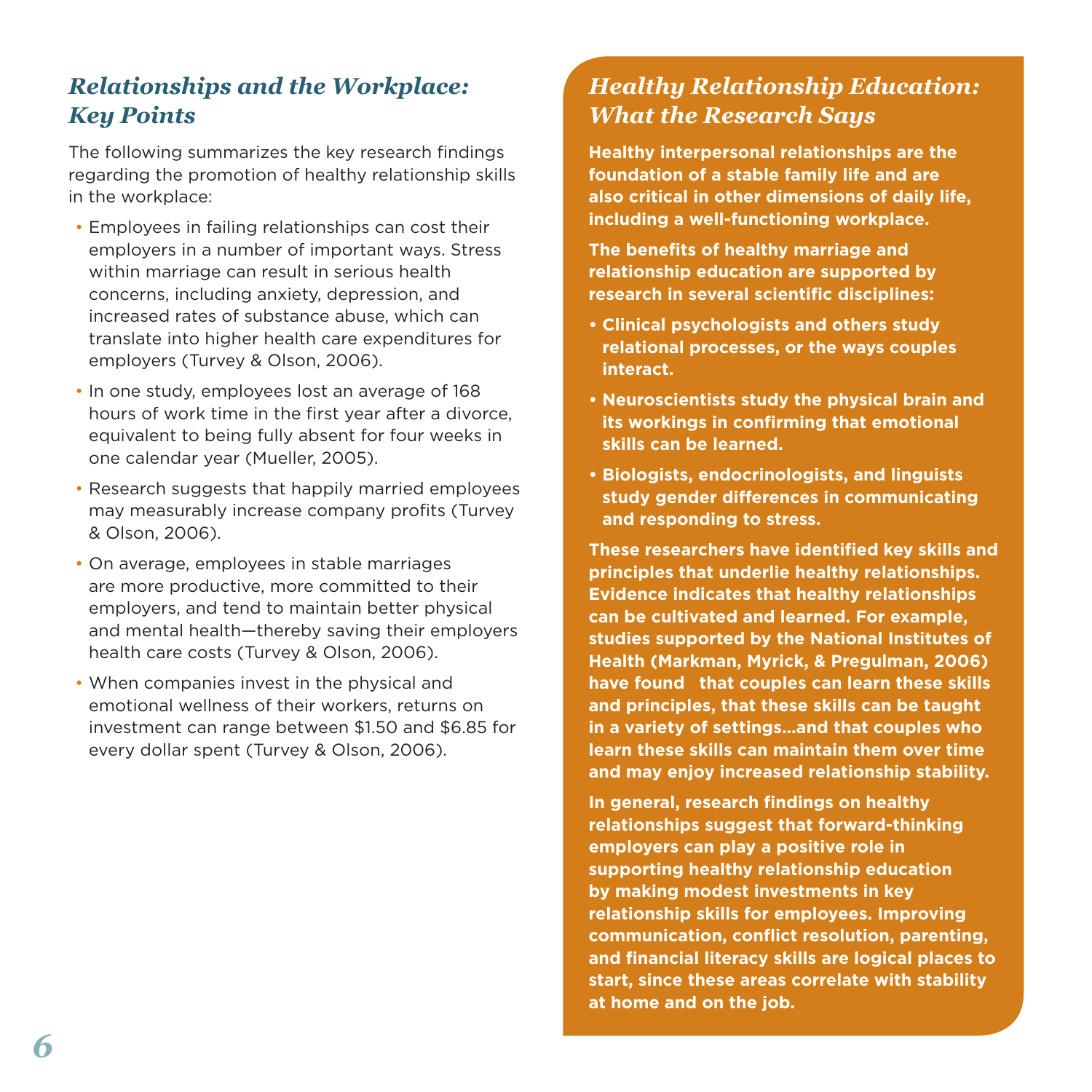<span id="page-8-0"></span>

# *Industry Examples*

The following profiles are of five employers from diverse industries and with. different workforce demographics that have invested in healthy relationship. initiatives for their employees.

The supports often are offered as options under the company's EAP. In other cases, they are under a broader corporate wellness umbrella and encompass emotional and psychological wellness efforts that address stress, anxiety, or depression. These initiatives differ in scope and features and in the way they are administered within each.company's.human.resources.structure. Some.emphasize.on-site.classes,."lunch.and.learn".workshops, or. other.programming.led.by.community.experts. Others.rely.on.employee.peer.support.groups. Many.offer. confidential counseling and referrals to employees and members of their immediate families through call-in lines or online support networks.

The experiences of AOL, Bon Secours Health System, CVS Caremark, Ernst & Young, and PNC Bank offer valuable lessons for other employers as they expand employee wellness programs to incorporate healthy. relationship education.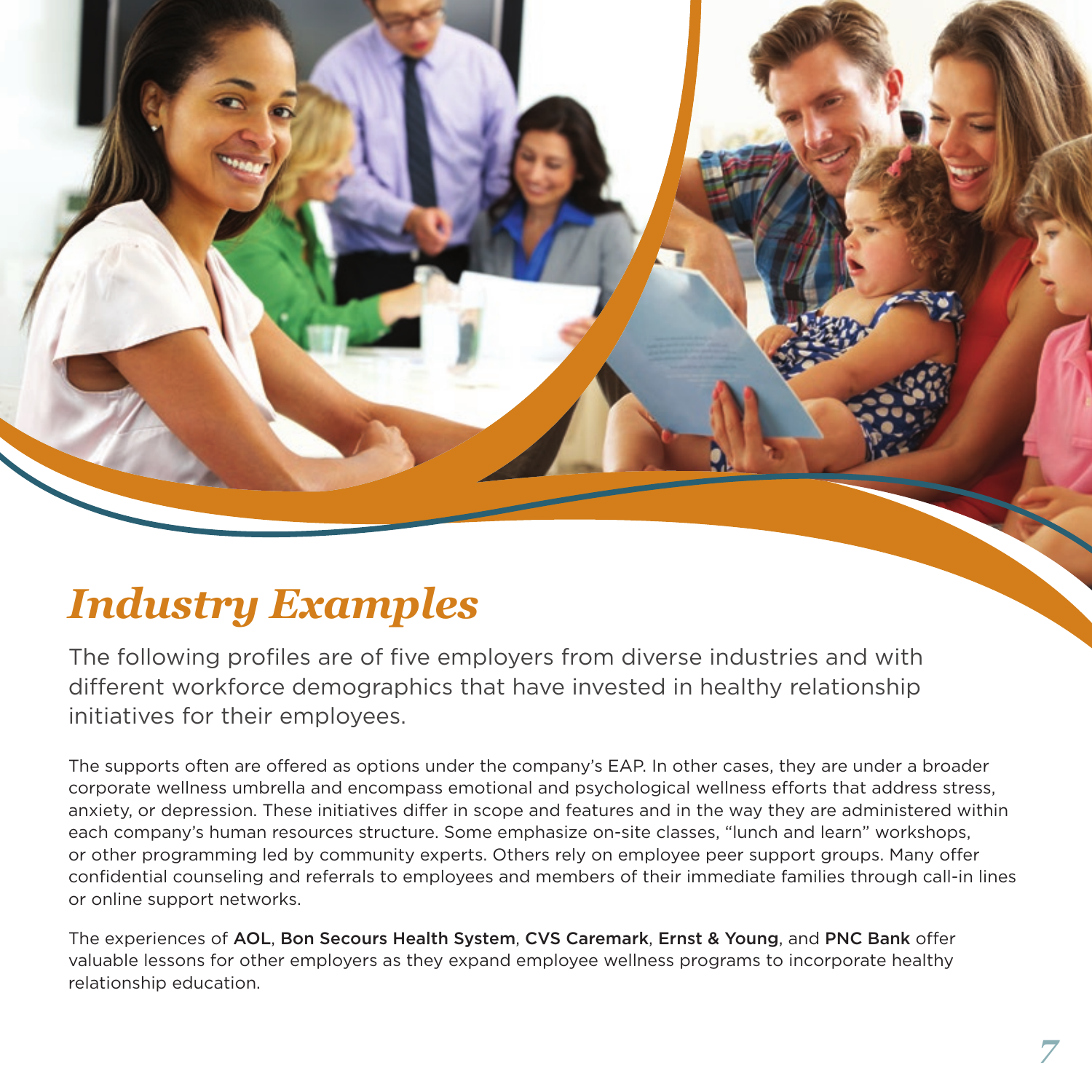# Aol.

*As a pioneering internet company* nearly three decades ago and a premier global media and technology company today, AOL Inc. has long been associated with innovation and creativity. The same can be said of the company's approach to supporting its workforce of approximately 6,000 employees based at its New York City headquarters, at its flagship campus in Northern Virginia, and in nearly 30 other offices around the world.

"Our whole philosophy at AOL is empowering your. mind, your body, and your spirit," explains Stacey. Gemmell,.a.*Total Rewards*.consultant.on.AOL's.Global. Benefits staff. The company seeks to practice what it preaches through a comprehensive menu of health. and wellness supports for its employees, all grouped. under the umbrella of its Get Fit! program.

Like other corporate wellness initiatives, AOL's. program focuses on physical health and wellbeing. But it also offers a range of supports and. interventions that can help promote healthy and stable family relationships. Through its EAP, AOL staffers and their family members may access a. team of professional advocates to help with marital. or relationship difficulties, troubled children or adolescents, anxiety and depression, and much. more. Support is available via 24-hour phone access. to an EAP advocate, as well as through face-toface assessment or counseling and referrals to professionals in the community.

Other *Get Fit!* programs focus specifically on. parenting skills and challenges. For more than a decade, AOL has contracted with a child psychologist. who company employees can contact directly—and confidentially—through an AOL portal. Known as the popular "parent coach," she offers individualized. counseling as well as regular parenting seminars and. webinars, all free of charge to participating employees.

Complementing this professional resource is AOL's. Parents' Group, an employee-driven peer network. supported by the company that provides working. mothers and fathers additional mentoring and. resources. The group publishes a weekly newsletter. for some 400 employee subscribers with parenting. resources, consumer education tips, and more. Over. the years, it has also organized holiday and weekend. family activities, a speaker series, and a widely attended Take Your Child to Work Day. A Mom's Mentoring Program, now in the works, will provide a workplace "buddy" and support network for parents. returning to the workforce.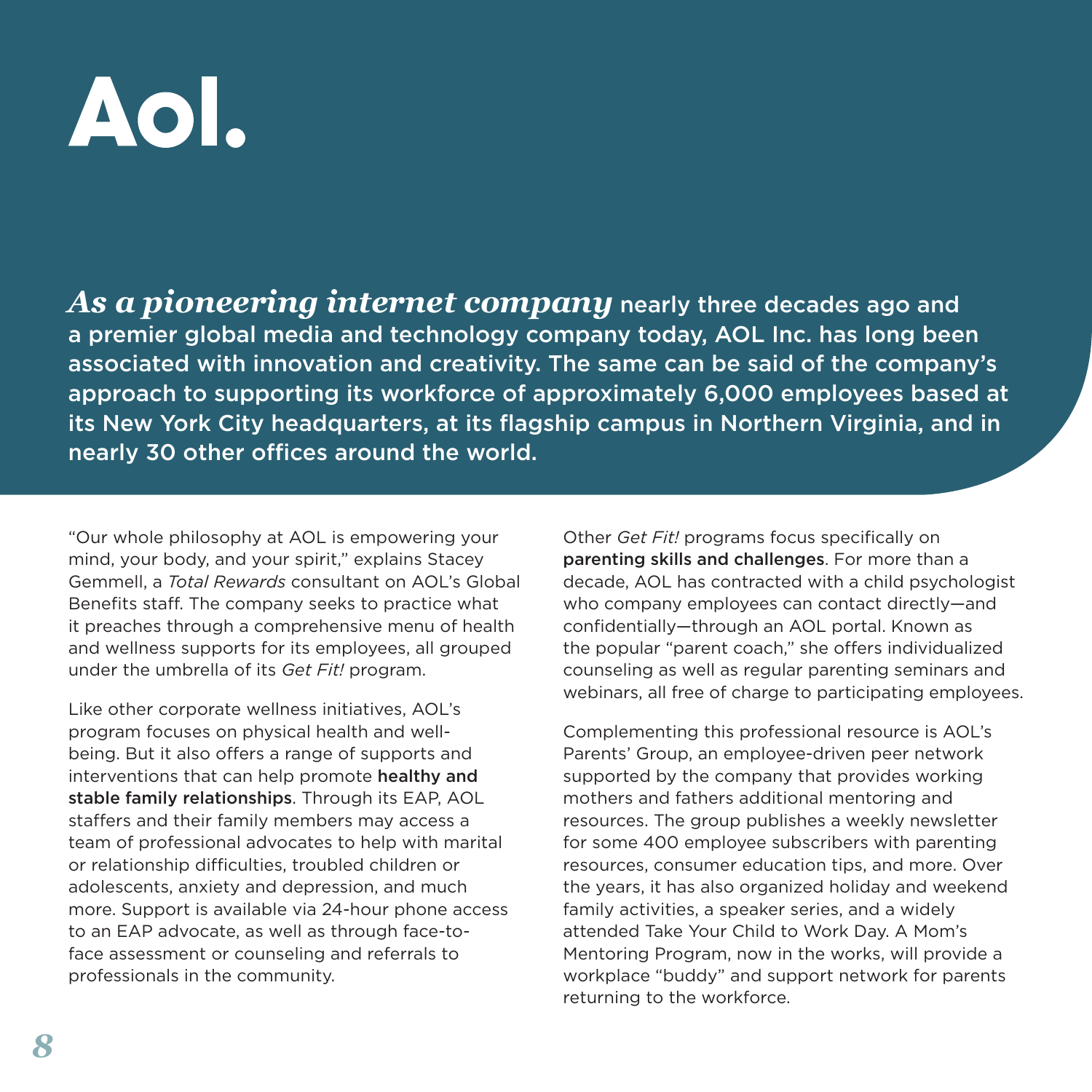Two on-site child care centers at the company's. Virginia campus are in continually high demand, and AOL subsidizes 10 days of emergency back-up. child (and elder) care each year for all employees in. partnership.with.Bright Horizons, a national vendor. Similarly, the company's popular WellBaby program. supports expectant parents through educational. seminars, lactation coaching, and a WellBaby coach, along with financial rewards for pregnant moms who. meet program milestones along the way.

"As an employee and a working parent, knowing. that AOL 'gets' my situation and supports these. [initiatives] that make my life a lot easier is a real. morale booster," says Mary Barnes, an AOL veteran. who co-founded the Parents' Group a decade ago.

AOL's benefits and support programs are constantly. evolving in response to the changing needs of its. employees, notes Gemmell. While parenting and. family supports are still popular, the company has. adapted its benefits to meet the needs of both. younger, unmarried associates and parents of children. approaching college age.

In both cases, financial literacy is a primary concern. Get Fit!'s "financial fitness" portfolio offers an array. of tools and resources on how to maximize the. company's 401(k) plan, how to save for retirement. and—in.partnership.with.College.Coach, a leading. financial education consultant—how to start saving for. college from the day your children are born.

**"If our employees are not happy at home, they're not going to be happy and productive at work…. So from a bottom-line standpoint, it completely makes sense."** 

Is there a payoff to AOL for its generous investments. in healthy families? While concrete metrics are elusive. the company has a culture that drives it to take. care of its employees. "Investments like these make. them feel like they're wanted and needed and part. of a bigger family," Gemmell says. And the company. recognizes the obvious: "If our employees are not. happy at home, they're not going to be happy and productive at work," she adds. "So from a bottom-line standpoint, it completely makes sense."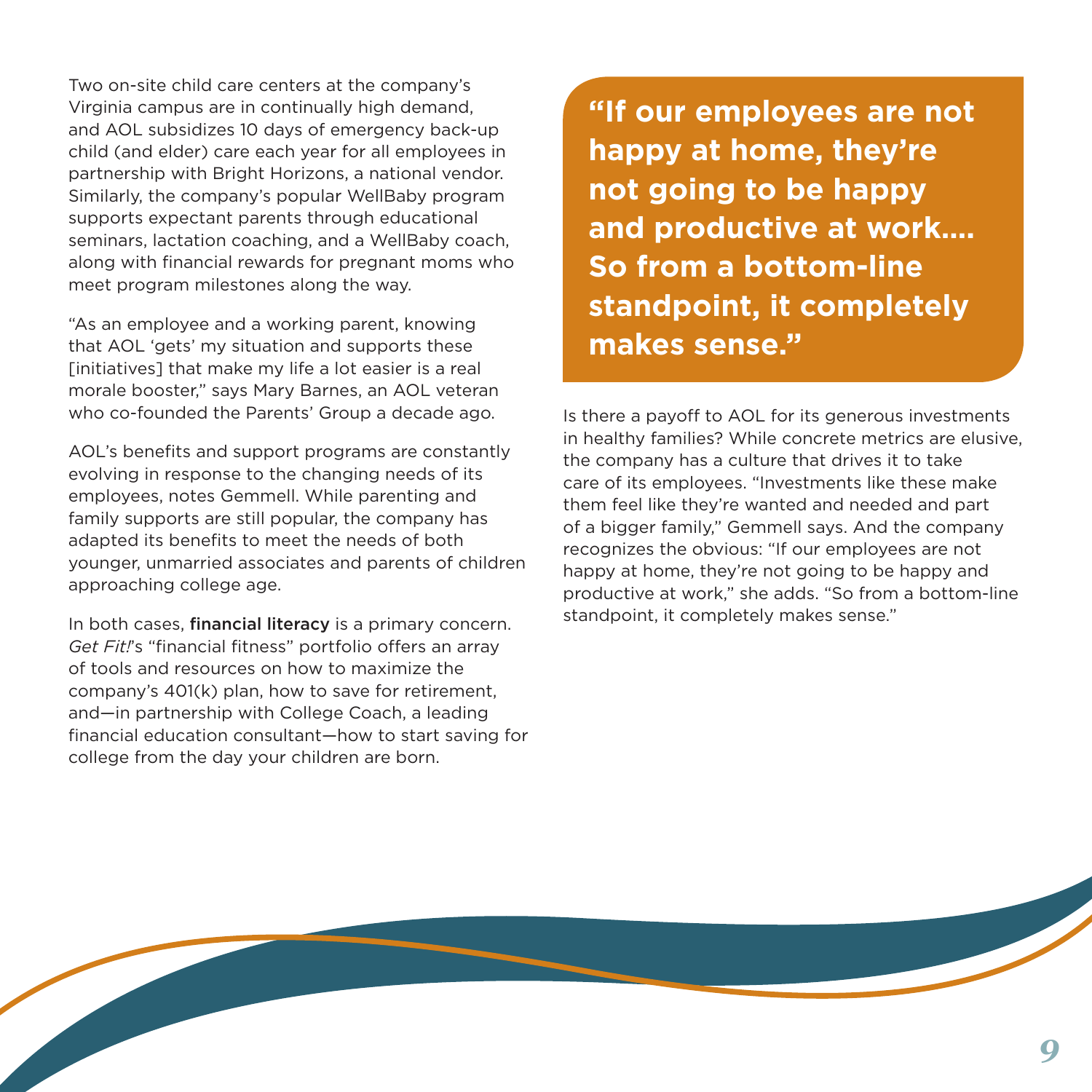

## *Bon Secours Health System is a \$3.3 billion network* of

not-for-profit acute care hospitals, a psychiatric hospital, nursing care facilities, assisted living facilities, and home care and hospice services headquartered in Maryland and operating primarily on the East Coast. Its philosophy is to provide holistic care to meet the total needs—body, mind, and spirit—of people served through its continuum of care.

Bon Secours applies the same guiding philosophy to. its own workforce of 22,000 diverse associates, many of them hourly employees in the allied health fields. In particular, the company's Virginia affiliate, Bon Secours. Virginia Health System, has been widely recognized. for its comprehensive employee wellness initiatives, which reach far beyond traditional physical well-being. to encompass broad emotional wellness and mental. health initiatives. Most of these supports are offered. through the Bon Secours EAP and include one-to-one. assessments, group classes, custom webinars, and, whenever needed, referrals to community agencies. and medical experts. All EAP services are open to. employees' immediate family members as well.

Among the most popular programs are those on. parenting skills, offered regularly in partnership with. Commonwealth Parenting of Virginia. Also popular is a range of programs focused on **stress reduction**. in the workplace. Classes like "Hit the Pause Button".

and "Stress Less for the Holidays" are typical, but. they are complemented by interventions focused on. the unique stressors weighing on nurses, residents, and other medical professionals, such as stresses. associated with multiple patient deaths. Bon Secours Virginia plans to implement *StressFree Now*, an online. program developed by experts at the Cleveland Clinic. The six-week course is based on mindfulness practice, which has been shown to effectively mitigate the. impact of stress on health and quality of life.

"We recognize that stress impacts all areas of an. employee's life," explains Julie Burcham, EAP Manager at. Bon. Secours of Richmond, Virginia. "If we can help. them learn useful techniques to manage job stressors. at work, they don't have to take it home at night, day after day. That kind of stress really wears on. employees and can have a destructive effect on family. and personal relationships."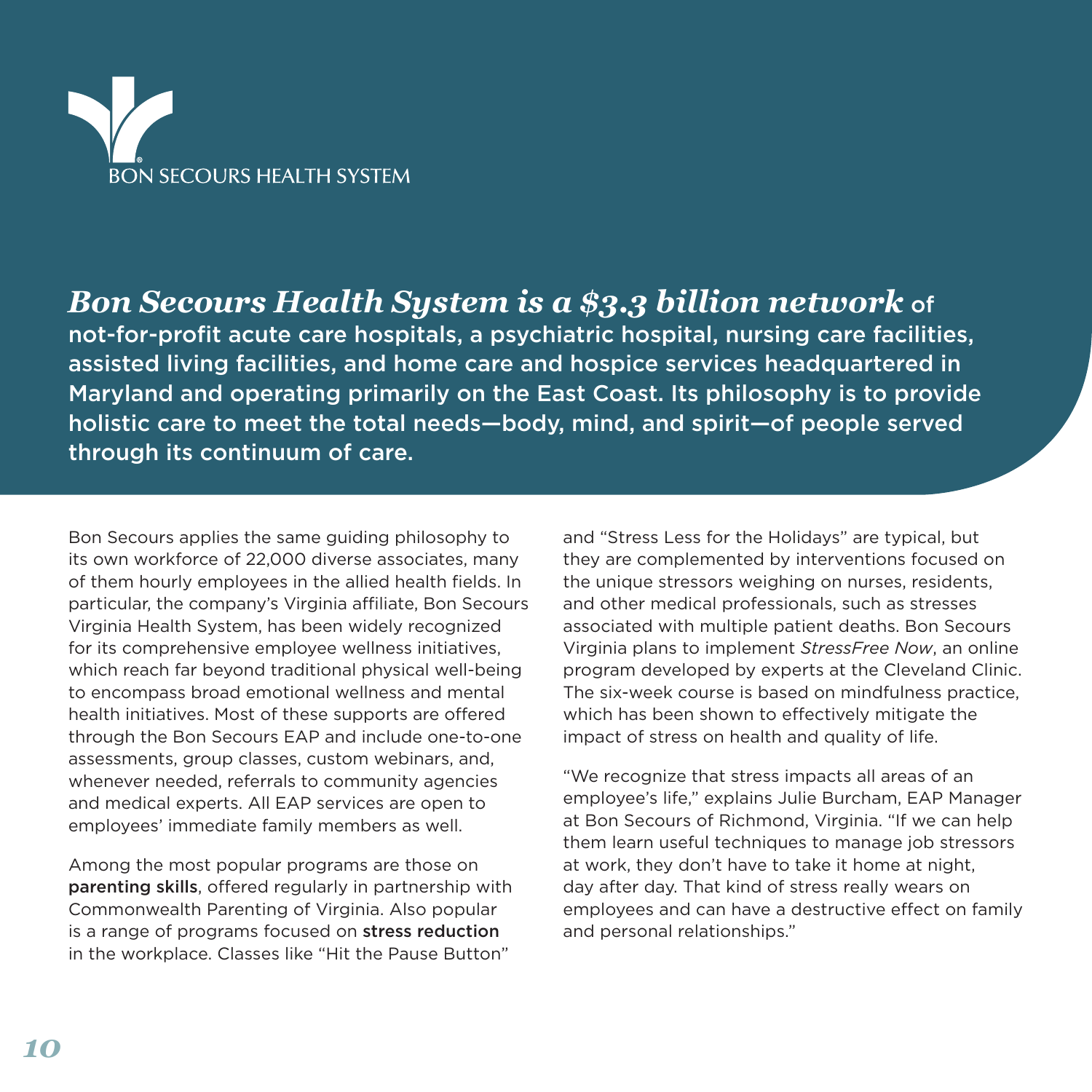Similarly, the hospital system has helped raise. awareness among its employees about depression, working hard to address social stigmas about the disease and encourage employees to seek help for. themselves and loved ones. Recent efforts featured. a webinar series, "When Someone You Love is Depressed," available to all interested employees.

Cindy Stutts, Administrative Director for Employee. Wellness & EAP for Bon Secours Virginia Health. System, reflects on the link between emotional. wellness at work and at home. "Bon Secours is. like one big family," she says. "If someone is facing. a crisis at home, it's unrealistic to expect them. to be productive at work." Many of her Virginia. personnel are single parents, and occasionally even. grandparents raising young children, who face unique challenges in balancing work and family life. Burcham agrees, adding that Bon Secours tries to address. the distinct needs of two main groups. Younger nurses starting to have children are dealing with one. set of adjustments, while older workers are often. experiencing the sandwich generation, the loss of parents, and increased workload and fewer staff. More. typically, they need help with grief and physical stress, Burcham says.

Regardless of age or tenure, all Bon Secours. employees can access financial support programs, including courses on basic financial planning and budgeting, assistance applying for earned income. tax credits, and even an Emergency Crisis Fund that. provides cash gifts to help bridge temporary crises. "We know that financial problems are very often. the source of conflict and stress within families."

 **"We recognize that stress impacts all areas of an impacts all areas of an employee's life…and that can have a destructive effect on family and personal relationships."** 

notes Burcham. "In today's economic climate, we are seeing employees whose spouses have lost their jobs, and there are significant financial stressors, along with marital and family stress, as a result of these. setbacks ."

Bon. Secours has begun to measure a real return on. investment from its broad commitment to employee. well-being. The health system has documented a. 4.4 percent decrease in health expenditures—equal to \$7 million in yearly savings in Virginia alone—as a. result of its overall wellness plan, which also strongly. encourages physical fitness, nutrition, and strict. tobacco-free hiring policies. Anecdotally, the company. believes its success in addressing a range of emotional. and mental health issues through its internal EAP program.can.avert.additional.costs.of.intensive. (and expensive) referrals to outside experts. For an. institution deeply committed to holistic care for its. patients and employees alike, the payoff seems clear.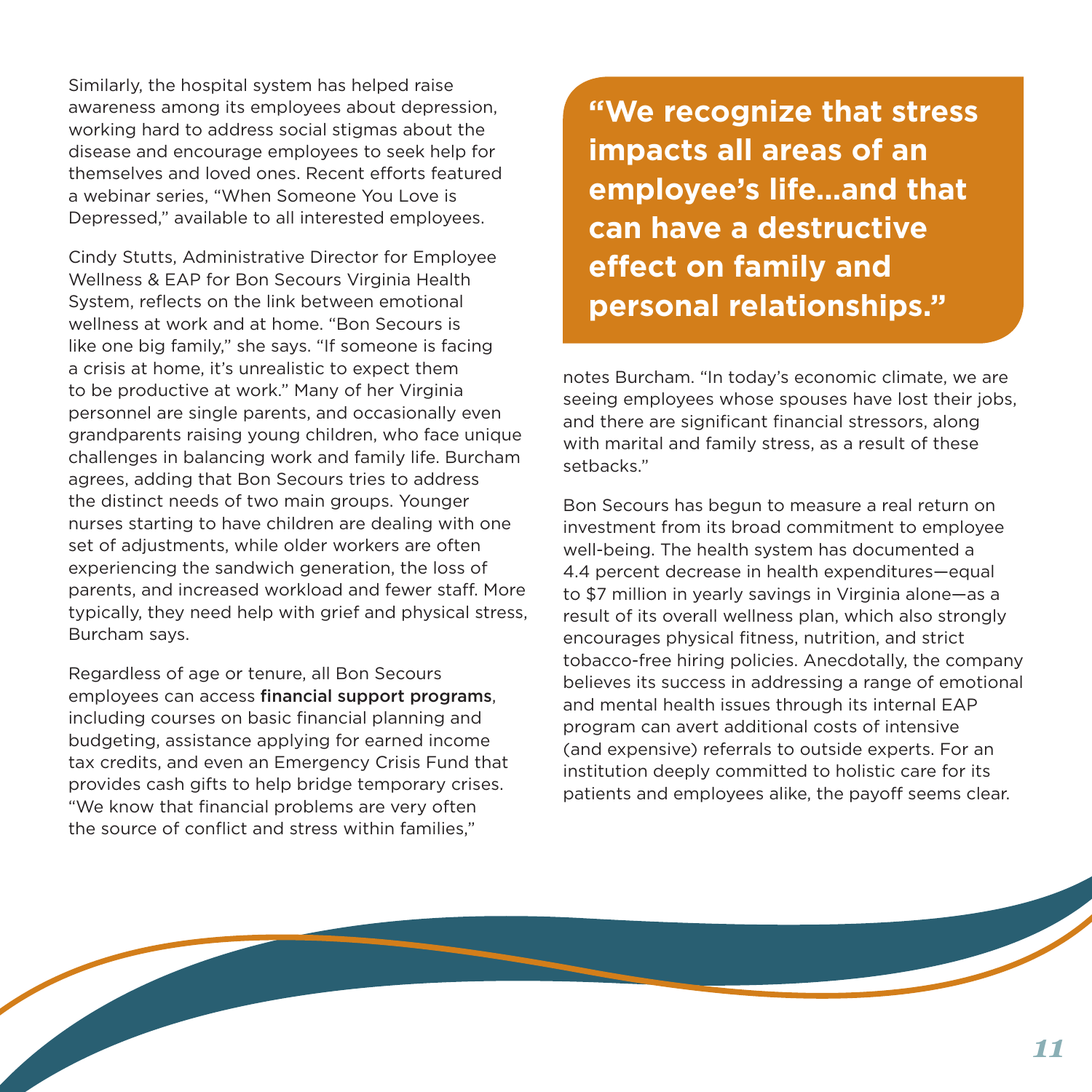

*As the largest integrated pharmacy company* in the United States, CVS Caremark is "dedicated to helping people on their path to better health." That dedication extends to the company's diverse workforce of 200,000 plus colleagues nationwide. Over the years, CVS Caremark has been lauded as one of the nation's "Best Employers for Healthy Lifestyles" by the National Business Group on Health and for helping its colleagues and their families make better choices about their own health and well-being.

Recently, CVS Caremark announced that its traditional. health plan would be evolving into something much. more powerful—a Plan For Health. More than just. health insurance, the company's *Plan For Health*. combines an evolving approach to health coverage. with preventive care and wellness programs.

The centerpiece of the company's employee wellness. commitment—its.*WellRewards*.program—promotes. healthy physical lifestyles through tools and resources. that include biometric screenings, risk assessments, and financial incentives. CVS Caremark also. supports innovative efforts related to healthy family. relationships.

In close partnership with its EAP, LifeScope For. You®, the company has long offered **EAP services**. over the phone for any CVS Caremark colleague. needing assistance with a wide range of problems. Problems at home, including stress and relationship. conflicts, are reportedly among the top reasons.

colleagues seek support. Recognizing that the stigma. associated with these challenges might be a barrier. to employees using the services, CVS Caremark and LifeScope implemented a more intensive support. option in 2010: up to six face-to-face visits with a psychologist, social worker, or other mental health. professional. The company made this investment. based partly on research showing that as many as 80. percent of stress-related incidents can be mitigated. with a few in-person counseling sessions, thereby. avoiding referral into the formal mental health system. While.CVS Caremark has just begun a cost-benefit. evaluation, executives believe the program may. deliver a strong return on investment.

Another way the company encourages healthy. family relationships is through its **StressAway toolkit** Developed in partnership with BlueCross/BlueShield. of.Rhode.Island.and.its.Health.and.Wellness.Institute. in. 2012, the toolkit comes in a shopping bag filled. with tips on physical and emotional wellness. It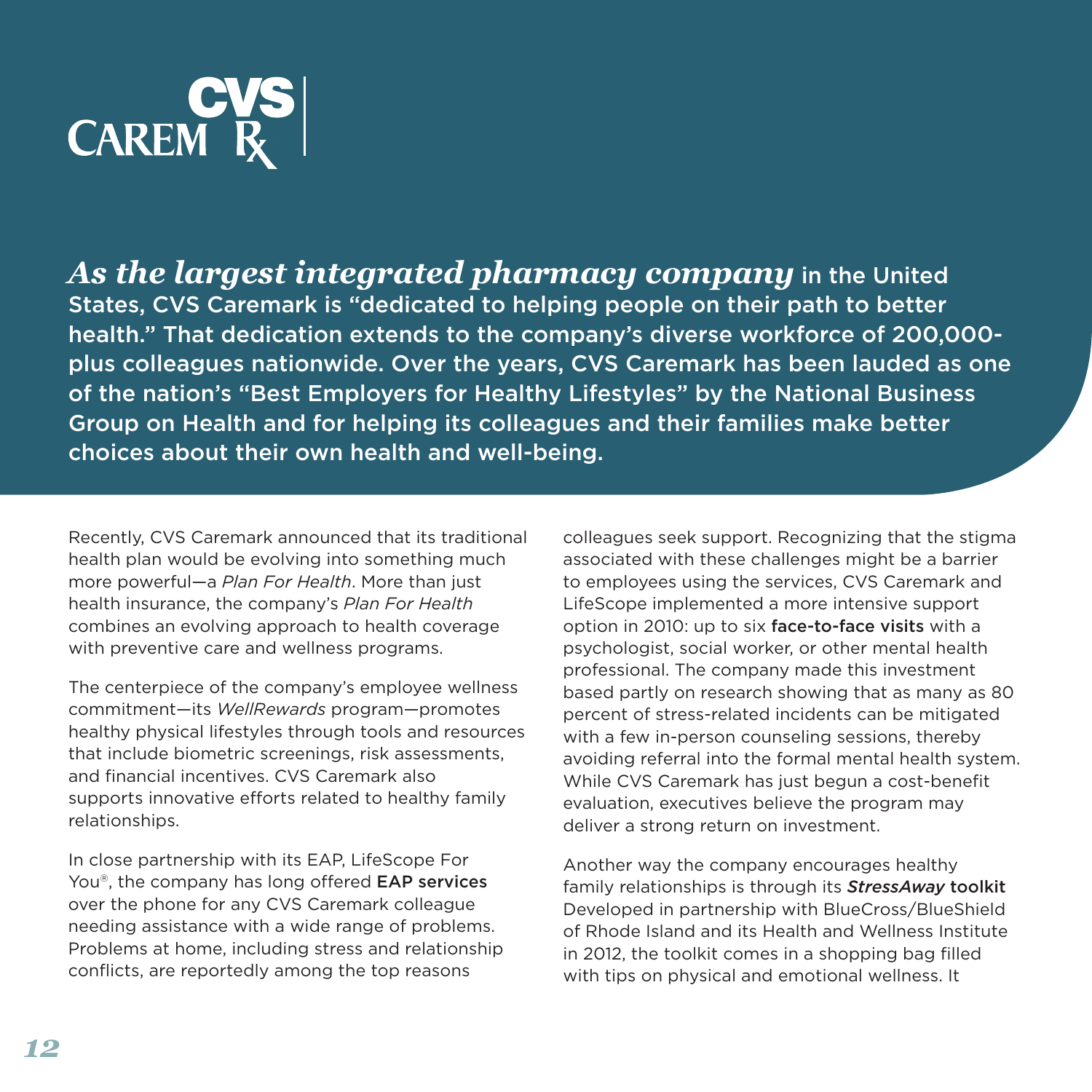features.a.workbook.titled."*Relate: How to Make*  Any Relationship Work," as well as CDs and DVDs on. healthy living and stress reduction exercises designed. especially for the workplace.

CVS Caremark also has partnered with WebMD and. LifeScope to offer either telephone or face-to-face EAP coaching for its colleagues in need of help. They. have identified a series of mental health markers. related to stress, anxiety, and depression that will be easy to detect upon initial assessment. When a colleague.completes the health risk assessment and. "triggers" the system, he or she will be contacted. directly by LifeScope with an immediate offer of help.

This proactive approach to prevention is the new. mantra at CVS Caremark, explains Kathy Harte, Senior. Manager, Wellness and Analytics. "The message to. our colleagues nationwide is that we really want them. to stay healthy because they're our most valuable. resource," says Harte. "Encouraging our colleagues to be accountable for their health and wellness will also. help stem our escalating health care costs." Whether for diabetes, heart disease, or relationship conflict and. stress at home, Harte says, "it's important to identify. and offer assistance early, before these problems. become chronic and costly."

 **"If a colleague is healthy, that will automatically impact their family as well."**

For their effort, national employers like CVS Caremark only stand to gain. Stress, anxiety, and depression "are. known to have a huge impact on productivity," notes. Harte. "If a colleague is healthy, that will likely have a positive impact on their family as well," she says. Moreover, by providing appropriate wellness tools and. resources, the company has documented an increase. in employee engagement, with a direct correlation to. overall employee health. While they are still capturing. key.metrics, CVS Caremark executives understand the. enormous potential impact of cultivating a healthy. workplace and workforce.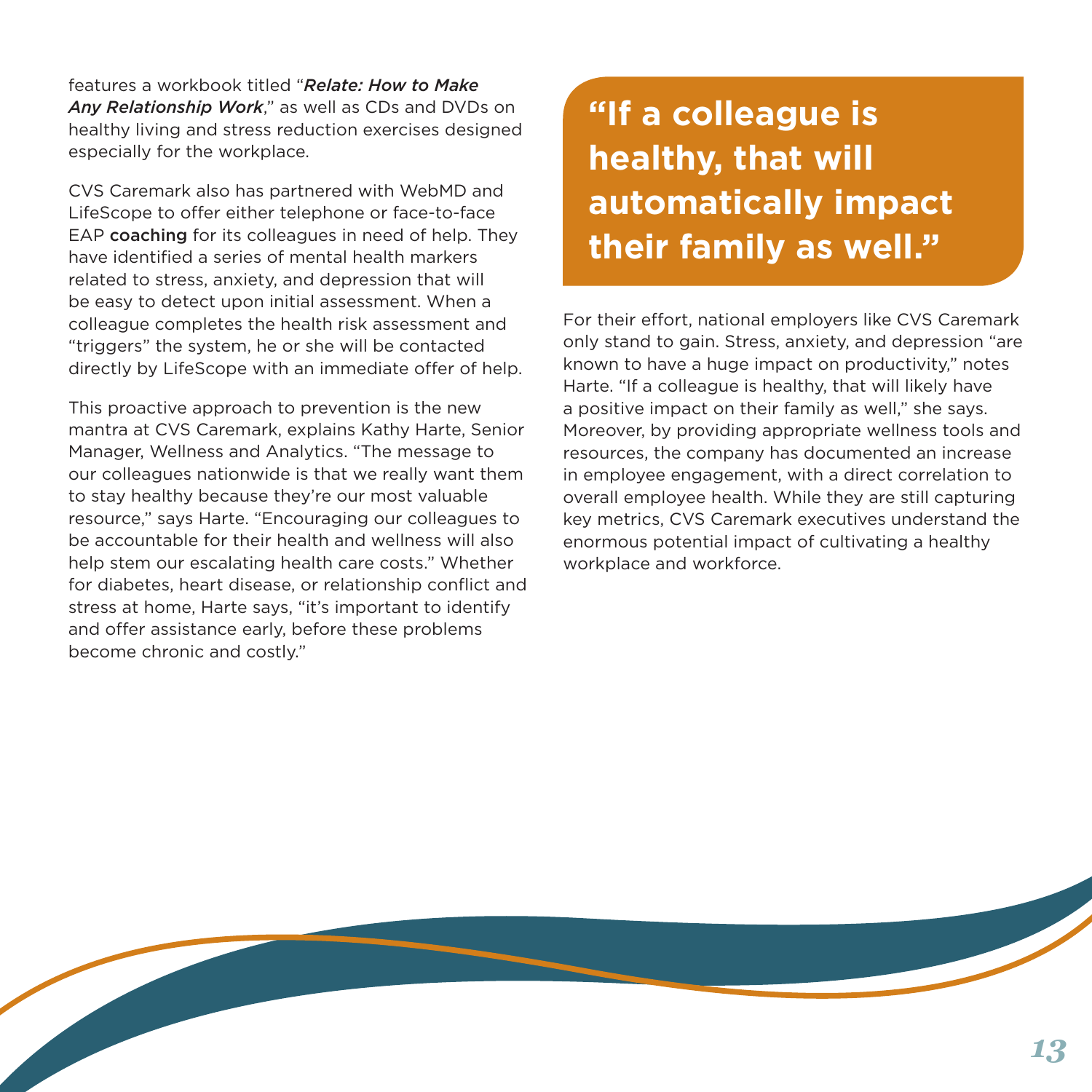# EU ERNST & YOUNG **Quality In Everything We Do**

*One of the world's leading tax advisory firms*, Ernst & Young LLP is also committed to being a great place to work for its 167,000 global employees. The firm offers an extensive menu of programs that support its people in making their busy lives easier on the job and at home. These investments have earned Ernst & Young accolades as being among the best employers for working parents, workplace diversity, corporate health and wellness, and more.

"At Ernst & Young, we talk about a 'people-first'. culture," says Christine Young, Supervising Associate. for the firm's employee assistance and work/life. program, *EY Assist. EY Assist* gives employees a. central access point to resources that can help with. family, personal, and work challenges. The program comprises three main pillars of a broad well-being. portfolio—"physical, emotional, and financial," explains Young.

Relying on six national vendors, Ernst & Young offers. access to a range of supports for their people facing. family challenges. One vendor, for example, maintains. a national database of counselors across the United. States, and can quickly make referrals to family or. marriage therapists, child psychologists, or conflict. resolution workshops. Both the internal *EY Assist*. team and outside vendor experts can help address. stress, anxiety, and depression, as well.

Similarly, a menu of parenting programs covers. topics. like raising healthy children, sibling dynamics, or dealing with bullying. Some services are offered. through monthly workshops or webinars; others. are provided by phone, including a 24-hour referral. hotline for urgent concerns.

Importantly, *EY Assist* and its resources are available. to Ernst & Young partners/principals and staff, as well. as eligible family members. Confidentiality is strictly. honored .

The firm's commitment to supporting its employees'. healthy family relationships extends to one group. with unique challenges: parents raising children with. special needs. The Parents' Network for Families of Children with Special Health Care Needs currently. has more than 100 members and has been in existence since 2005. It is open to persons in all 90 Ernst & Young offices nationwide, and offers parents,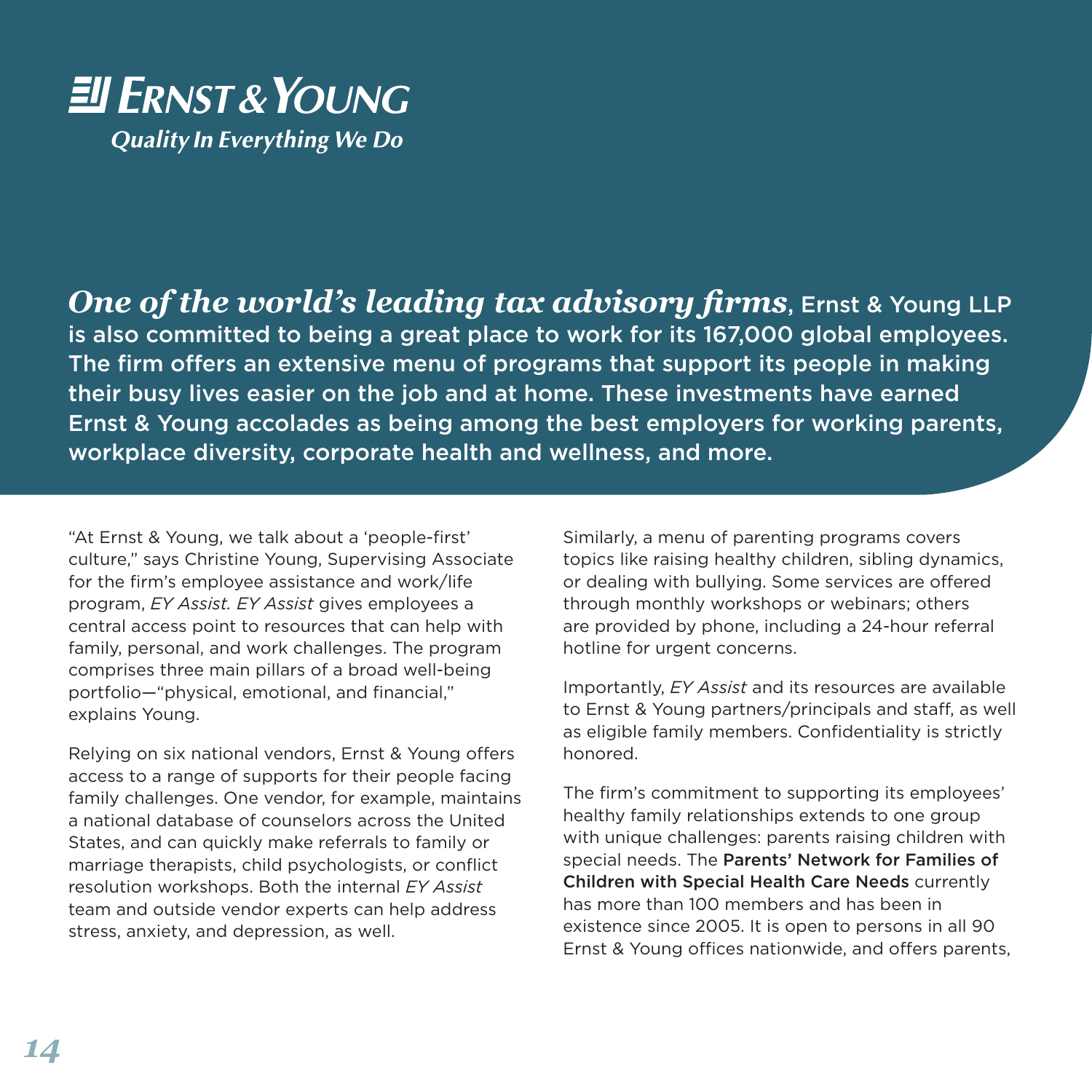caregivers, and other loved ones a valuable outlet for. connecting about their shared experiences. Through. monthly conference calls, lectures by health care. and academic experts, and internal networking, participants find support, encouragement, and. referrals to resources that make life easier as they. face parenting challenges. On three occasions, the. members of this virtual Parents' Network met in. person at a firm-sponsored Family Forum held at the National Ability Center in Park City, Utah. The. Family Forum invited families to come together and participate in adaptive activities such as horseback. riding, water skiing, and a two-story challenge course. They benefited from some informal time to chat about. their shared experiences. In 2012, grandparents were. invited to attend. Parents find support in knowing. that other families at the firm understand their unique. challenges in raising a child with special needs, and. that the company also supports them.

With a similar goal, the firm's Caregivers' Circle. provides peer support for those caring for an elderly. parent or dependent spouse, adult child, or other loved ones. The group focuses on health resources, emotional supports, and financial planning. They. also meet through monthly conference calls. The Caregivers.Circle.developed a comprehensive guide. outlining the firm's benefits, including family leave, adult care resources, and other tools, to help these. individuals and their families manage their loved ones' care and career achievements.

**"At Ernst & Young, we talk about a 'people-first' culture…. It's all about getting yourself on the right track so you can interact in a healthy way with everyone…at work and home."** 

And since financial issues are a common cause. of family conflict, the firm offers workshops and. assistance.through.the.*EY Personal Financial Planning program, College Coach* services, and other financial. literacy programs.

Ernst & Young's support services are designed to. help the firm's people and family members manage. personal challenges more effectively, says Young, making them more reliable and productive members. of the Ernst & Young workforce. For a firm that prides. itself on its people-first culture, these benefits and initiatives are a long-term investment in its people's. success ..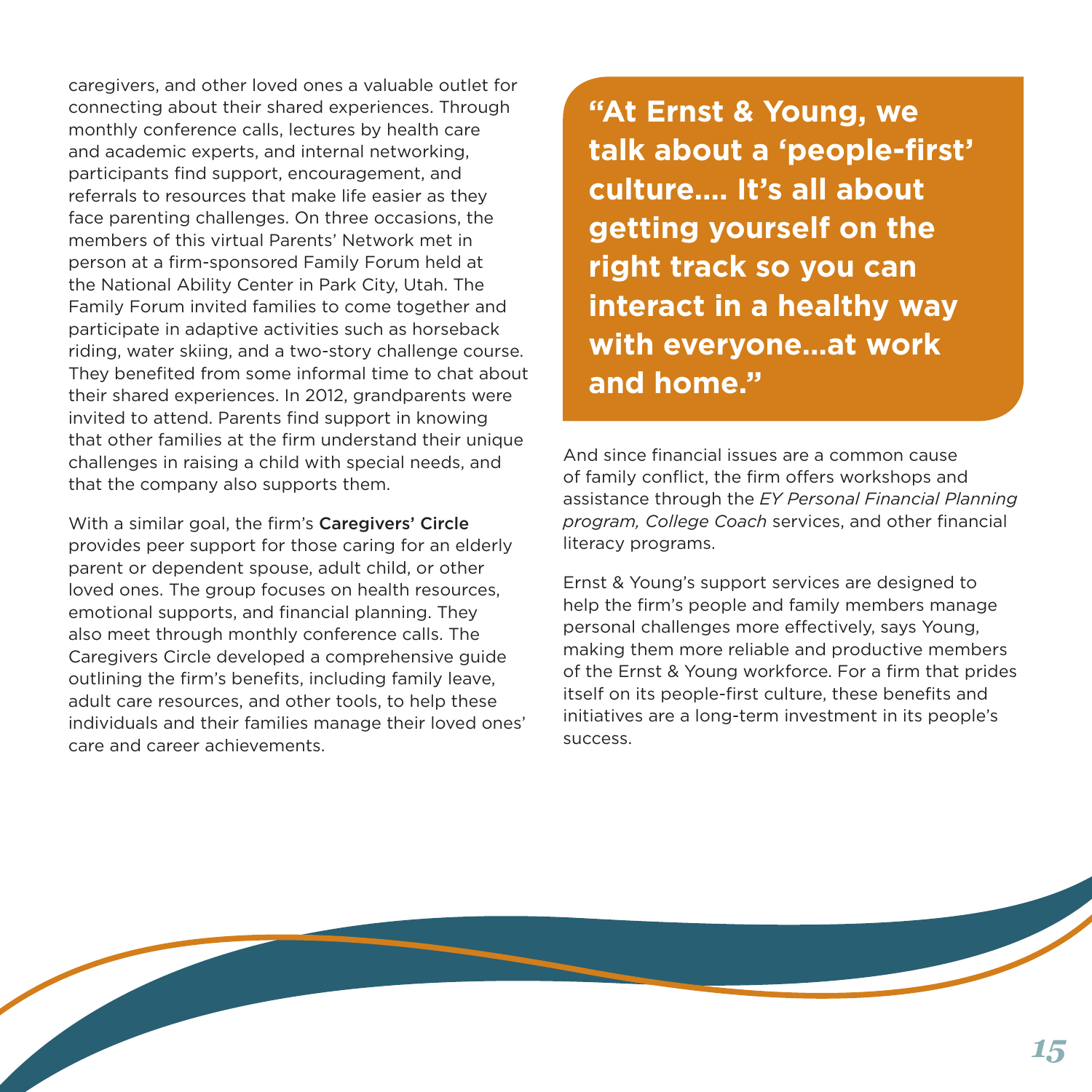

*With roots in banking dating to before the Civil War*, the PNC Financial Services Group (PNC) has grown into one of the nation's leading financial services organizations with \$305 billion in assets (as of January 1, 2013). With primary operations in 19 states and the District of Columbia, PNC provides retail and business banking, residential mortgage banking, corporate banking, wealth management, and other financial services.

In addition to providing high-quality customer. service, PNC is committed to supporting its 56,000. employees. As part of its core values statement, the bank recognizes "the importance of a healthy balance. between business and personal life," and pledges to. "support [its] employees as they contribute to the. health and well-being of the communities in which. they live."

PNC demonstrates this commitment foremost through. PNC *Living Well*, its signature program offering a wide. range of resources to help employees achieve positive. change in three areas: health, money, and work/life.

Beyond the wide-ranging physical health and wellness. options—including personal health assessments, biometric screenings, one-on-one coaching, and discounts and incentives for fitness programs—the. program provides valuable tools and resources related. to stress reduction, emotional health, and stable relationships.

Employees can access these resources confidentially. through a third-party vendor's website or directly by. phone. Their spouses and dependents can do the same. by using a special access code. About 85% of visits.

are by employees, while 15% are by family members. To supplement these personalized tools, PNC offers. employees monthly wellness and relationship webinars.

Liz. Harrington, a wellness consultant with PNC's. Workplace Solutions team, notes that an extensive. catalogue of webinars that address diverse challenges. is available to her colleagues. Webinar topics include. communicating without conflict with your partner, the challenges of blended families, how to get. through the holidays with your family, and enjoying. your empty nest.

When asked about the link between family dynamics. and performance on the job, Harrington responds, "If employees have relationship issues at home, their work. may be affected. We believe it's important to give. employees the tools they need to manage external. stress." While some personal issues may be beyond. the reach of an employer, PNC knows that offering. these resources can be a valuable support structure.

**" the tools they need to manage external stress. "We believe it s important to give employees**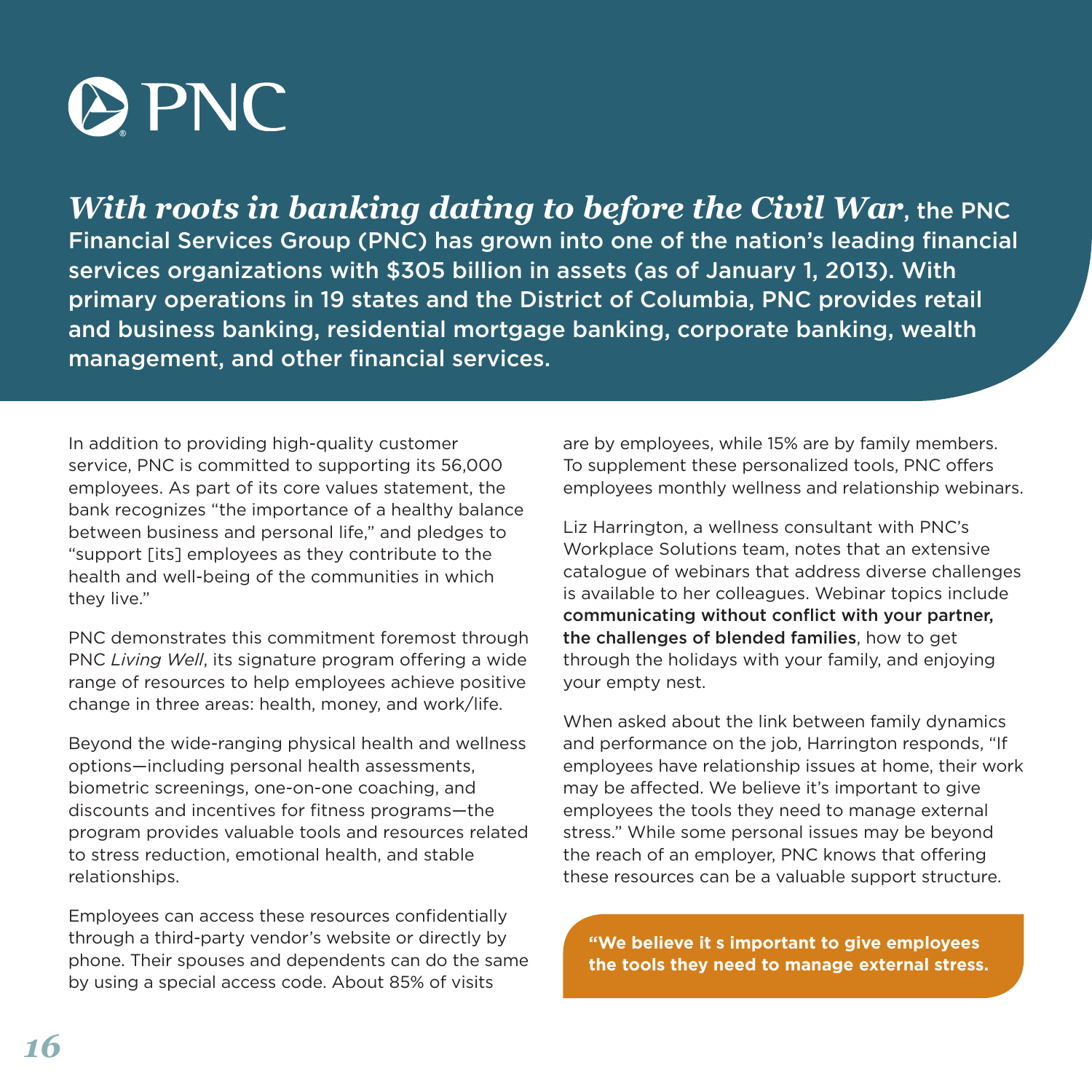# <span id="page-18-0"></span>*Key Findings and Tips for Workplace Professionals*

The companies profiled here offer a small, but diverse snapshot of what can be done. in the workforce to strengthen families and improve workplace production.

## *Bottom Line: Employee Wellness Is Good for Business*

- Across the American business community, simple investments in employee physical health and wellness. have.become.widely.accepted.practices.because.the.business.case.for.making.such.investments.is.strong. and compelling.
- Leading companies are broadening their wellness and EAP offerings to encompass emotional well-being, including a range of supports that promote healthy interpersonal relationships at home.
- While the bottom-line return for investing in emotional support programs can be difficult to quantify, employers. believe. they are realizing significant cost savings through reduced employee absenteeism and.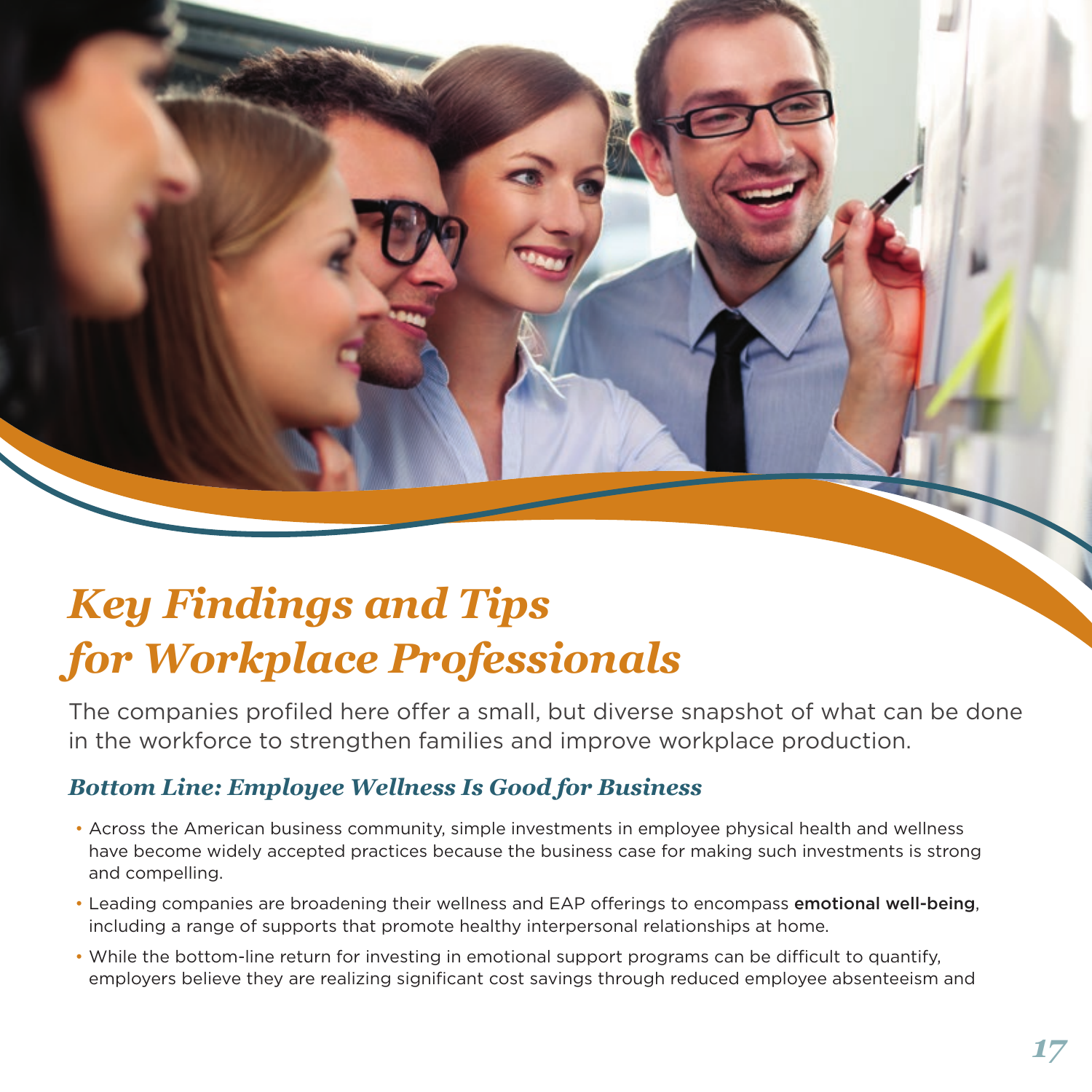increased.productivity. Some employers understand that improving employee skills for nurturing healthy. personal and family relationships translates into more successful interpersonal dynamics and performance in. the workplace.

- Many companies are already making these investments under their health insurance plans and EAPs, but many. need help to capitalize on them. Appendix A offers additional resources to support workforce professionals. wanting to maximize their efforts.
- In today's workplace, the 24/7 business cycle means old distinctions between home and business stress—and. between home and business wellness—no longer apply.

## *Steps Employers Can Take*

Employers interested in exploring the potential benefits of promoting healthy relationship skills for their. employees can start with a few concrete steps.

- Understand what services and supports your workplace already provides. Many companies already offer healthy relationship services to employees, but may not be fully realizing the benefits of their investments. Employers should check with their EAP providers to determine what they are already offering. If healthy relationship services are on a company's EAP menu, make sure employees know about them. Also, be sure employees know that the company values the collateral benefits the services bring**.**
- In addition to understanding EAP services, employers should connect with existing health insurance providers, wellness consultants, and other partners to explore what they offer and how they can add healthy relationship. services to the employers' existing menu of benefits.
- Employers can use an employee survey to gauge the need for healthy relationship supports and potential. employee interest in using workplace supports. See Appendix B for suggested survey questions that can be tailored for specific employment situations and workplaces.
- Additional healthy relationship resources are available for free or at a nominal cost to companies across the country. Employers can. find a wide range of community partners with expertise in parenting or family and. marital issues, as well as ancillary programs that address stress management or basic financial literacy.
- Employers can. leverage. local. expertise to offer.community-based.support.services.to.employees.through. direct contracts, partnerships, or other means. Many community organizations will provide employee "brown. bag" seminars or workshops for employees at no charge.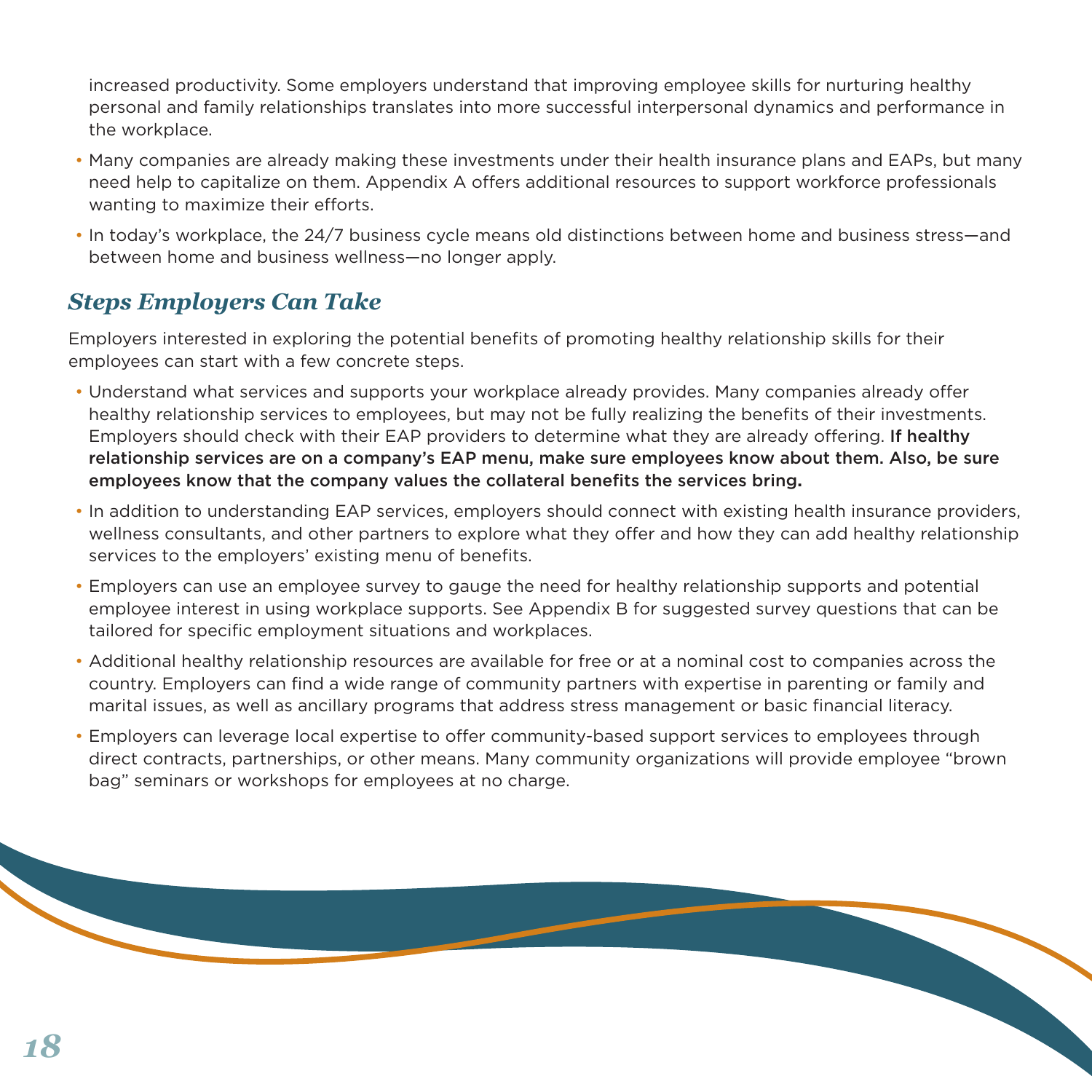Several national programs address employers' needs and can be helpful for identifying local. community resources:

- Goodwill's Parenting Skills Training Program: Provides instruction, hands-on practice, and information. about.children's developmental needs, discipline, and limit-setting to parents who are at risk or who have. had children placed in foster or alternative care. www.goodwillgoodskills.org/what-is-carf
- United Way's Healthy Parenting Initiative: A source of expertise for employers interested in promoting. parent education and support. unitedforimpact.org/our-impact/education/early-childhood-education/ healthy-parenting
- The Cooperative Extension System: The U.S. Department of Agriculture maintains Cooperative Extension. offices across the country. Although courses vary locally, many extension programs offer services related. to healthy relationships. www.csrees.usda.gov/Extension
- National Extension Relationship & Marriage Education Network (NERMEN): A network of extension. programs offering information on healthy relationship and marriage education efforts. NERMEN's website. features trainings, workshops, educational publications, local activities, and other resources. www. nermen .org
- Priceless Parenting: Offers online parenting classes, long-term parenting classes or one-night. presentations, one-to-one parent coaching, and an extensive library of books and parenting newsletters. [www .pricelessparenting .com](http://www.pricelessparenting.com)
- Child Welfare Information Gateway: This government-sponsored clearinghouse promotes the safety, permanency, and well-being of children, youth, and families by connecting the public and child welfare. professionals. to. information, resources, and tools covering topics on child welfare, child abuse and. neglect, out-of-home care, adoption, and more. www.childwelfare.gov/aboutus.cfm
- Center for Child Protection and Family Support: Offers parent education and skill-building programs. to.help.families.reduce.stress, enhance parenting skills, and strengthen the parent/child relationship. [www .centerchildprotection .org/parenting .htm](http://www.centerchildprotection.org/parenting.htm)
- America Saves: A national campaign involving more than 1,000 nonprofit, government, and corporate. groups. that. encourages. individuals and families to save money and build personal wealth. America Saves. provides. free. financial tools, savings services, advice, and resources that help. Americans from every. income. level take the steps needed to take charge of their finances and manage money more effectively. www.americasaves.org
- Institute for Financial Literacy: A nonprofit organization whose mission is to promote effective financial. education and counseling. Institute for Financial Literacy works directly with employers, EAPs, benefits. providers, and organizations to implement objective financial wellness programs that help employees. build sound financial habits that last a lifetime. www.financiallit.org
- . 360 Degrees of Financial Literacy: A free program provided by the American Institute of Certified Public Accountants, 360 Degrees helps. Americans understand their personal finances through every stage of life. A range of free tools and resources target families with children. www .360financialliteracy .org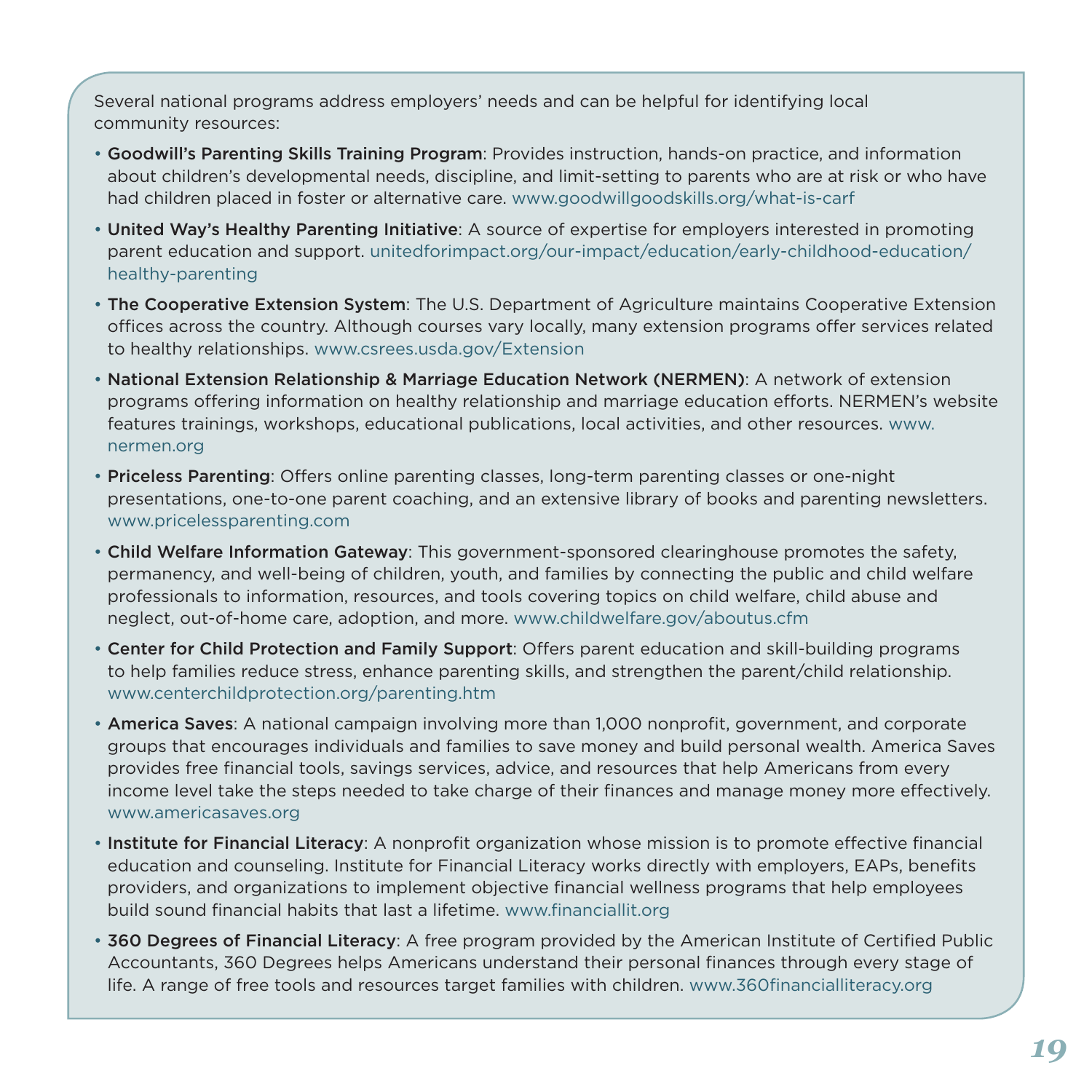# <span id="page-21-0"></span>*Conclusion*

Over the years, the essential link between business success and employee well-being. has been well documented, and the role of employers in promoting and nurturing. employee well-being has evolved. Increasingly, leading employers understand that. employees who enjoy healthy personal relationships at home, know how to resolve. conflicts, and manage stress tend to be more productive, more committed to their. employers, and healthier overall.

Research evidence and lessons learned by leading companies profiled in these pages make a compelling case for. why.other.employers.should.care.about.healthy.and.stable.family.relationships. The tools.and.resources.provided. in.this.quide.give.workforce.professionals.a.roadmap.for.starting.or.expanding.relationship.support.efforts.in in.their.workplace. With a modest investment of resources and a commitment to their employees over time, employers.can.expect.to.reap.a.more.stable.and.productive.workforce.and.bottom-line.positive.business.returns.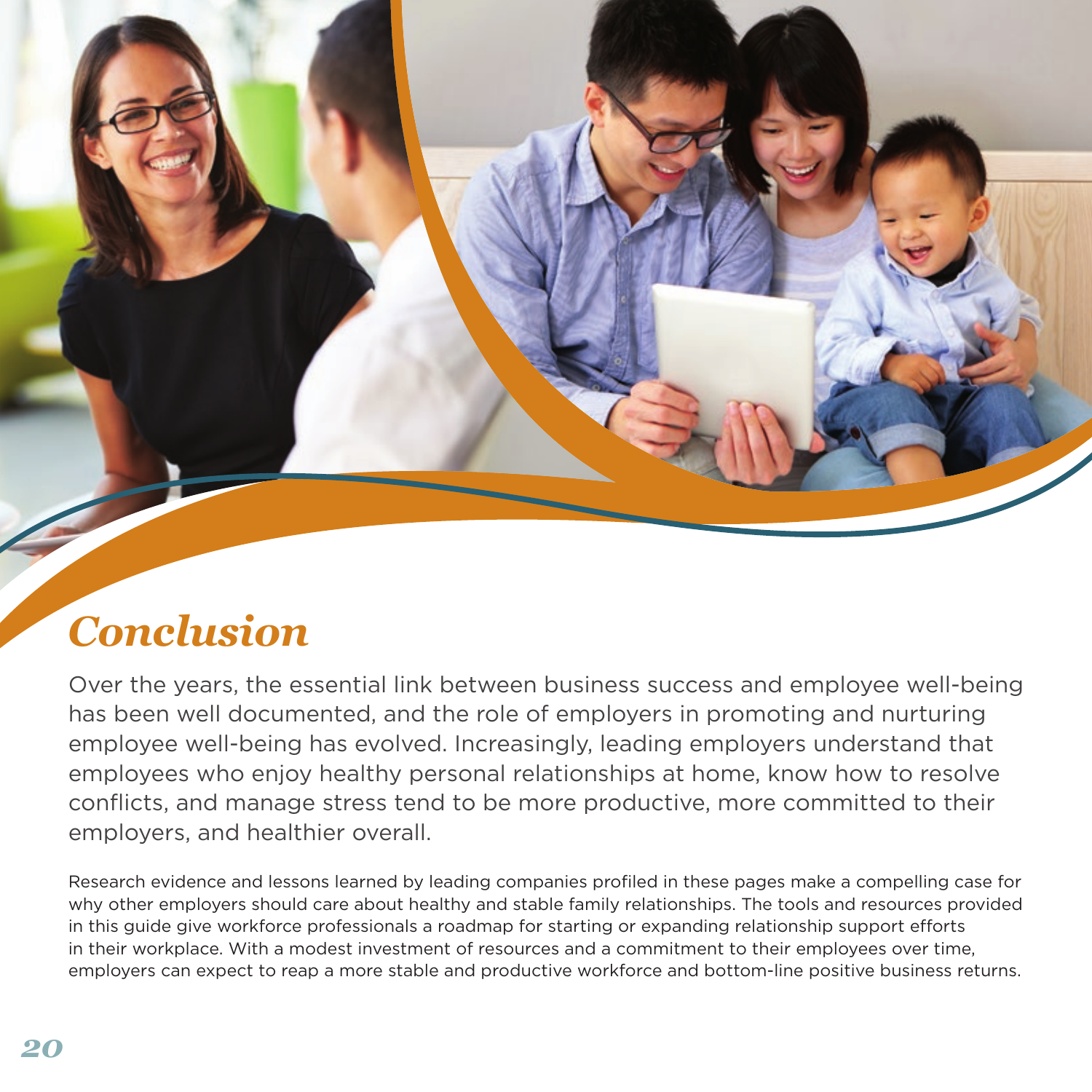# <span id="page-22-0"></span>*Appendix A: Selected Resources for Employers*

## *I. How Marital and Relationship Stability Can Have an Impact on Your Bottom Line*

- Associations Between Marital Distress and Work Loss in a National Sample. Melinda Forthofer, Howard J. Markman, Martha Cox, Scott Stanley, and Ronald Kessler. Journal of Marriage and Family, vol. 58, pp. 597-605, 1996. The authors assess the connection between marital stress at home and performance at work, concluding that there is a direct "spillover" effect in job productivity and work loss that may cost employers as much as \$6.8 billion per year. They conclude that efforts to strengthen marital relationships may result in important. economic.benefits.for.business.and.society.www.jstor.org/stable/353720
- Collateral Damage: How Marital Stress Consumes Company Resources. Keila M. Gilbert. Alpha Resource. Center, LLC, 2008. This case study addresses the costs of relationship stress and divorce to companies (e.g., absenteeism, lost productivity, increased costs for mental and physical health services) and includes practical tips for employers. www.marriagemattersjackson.com/work
- Employees More Distracted by Their Spouse Than Their Cell Phone While at Work. ComPsych Corporation Employer Survey. 2012. This research finds that "personal relationship issues" top the list of distractions at work, surpassing cell phones and social media. www.compsych.com/press-room/press-releases-2012/587june-12-2012
- It Is Just Good Business: The Case for Supporting Reform in Divorce Court. Rebecca Love Kourlis. *Family Court Review*, September 2012. This journal article examines how divorce and child custody proceedings can. affect employee productivity. The author suggests that businesses should support efforts to improve the. process, both as a matter of community service and because it can affect their bottom line. onlinelibrary wiley. com/doi/10 .1111/j .1744-1617 .2012 .01472 .x/abstract
- Job Stress, Depression, Work Performance, and Perceptions of Supervisors in Military Personnel. Steven. Pflanz and Alan Ogle. *Military Medicine*, vol. 171, no. 9, pp. 861-865, September 2006. The authors evaluate the relationship.between.job.stress, depression, and work performance in the military, and find that stress. is a major occupational health hazard with enormous costs. www.ingentaconnect.com/content/amsus/ zmm/2006/00000171/00000009/art00020
- Job Turnover, Wage Rates, and Marital Stability: How Are They Related? Avner Ahituv and Robert Lerman. Discussion Paper Series, Institute for the Study of Labor, November 2004. The authors examine the complicated relationship between marital status, job stability, and earnings. Among the conclusions: Marriage. may encourage job stability, just as it encourages stability in family relationships and in other behaviors. www.urban.org/uploadedPDF/411148\_job\_turnover.pdf
- Marriage & Family Wellness: Corporate America's Business? Matthew D. Turvey and David H. Olson. Life. Innovations, Inc. 2006. This report asserts a direct connection between healthy marriages and the corporate. bottom.line. The authors review numerous studies to conclude that employees with healthy relationships and. marriages.can.increase.long-term.profitability, while employees with failing relationships.can.lead.to.decreased. profitability. They assert that employers have a stake in promoting healthy relationships within their workforce. healthandperformancesolutions.com/hpsu\_trainings/Marriage\_Family/Corporate\_America\_Business.pdf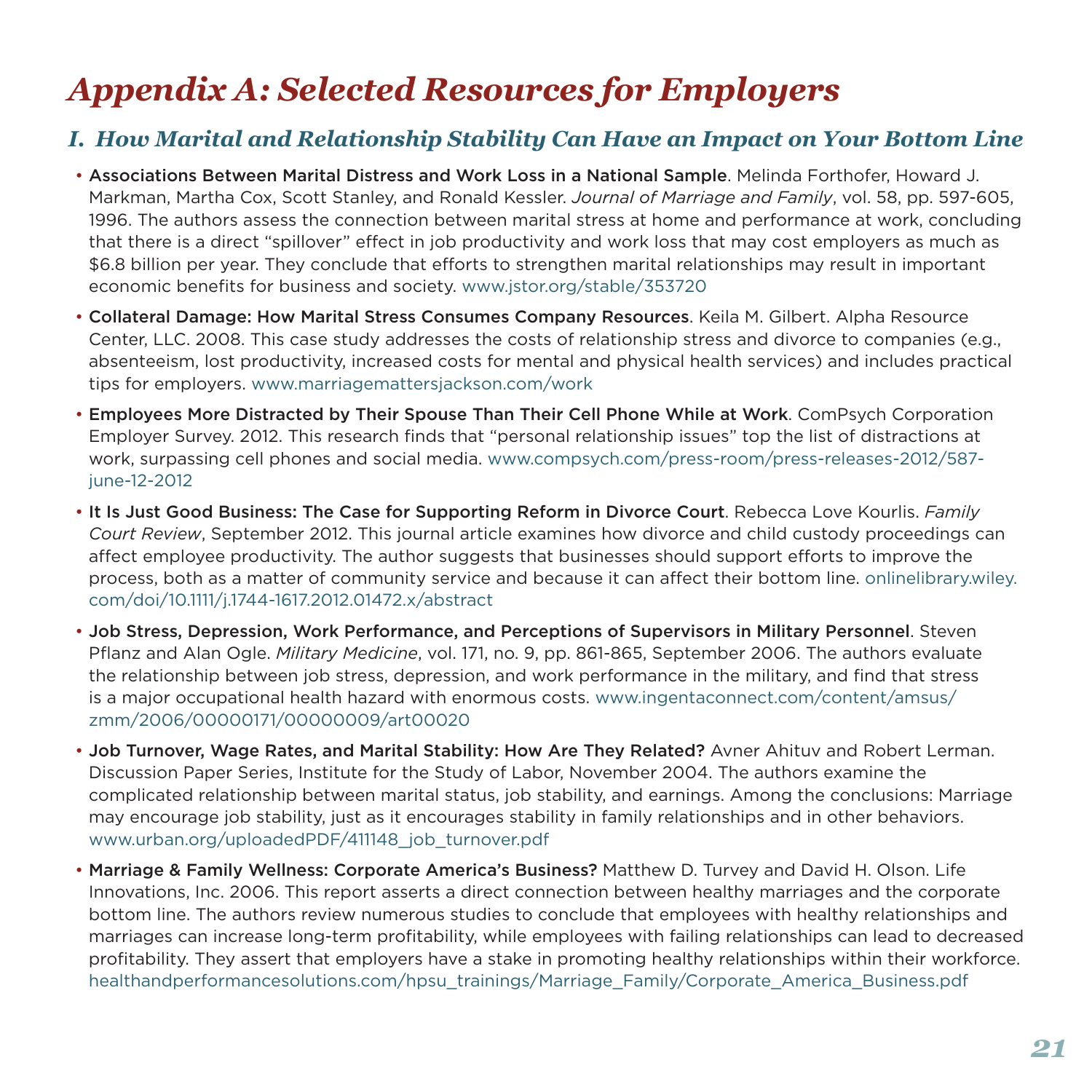- Marriage Education in the Workplace. Howard J. Markman, Jack Myrick, and Marcie A. Pregulman. *Journal* of Employee Assistance, 3rd Quarter 2006. Both marriage and work are based on close relationships. The. authors.conclude.that.improving.employees' skills.in.nurturing.personal.relationships.can.pay.big.dividends. in.the.workplace.www.loveyourrelationship.com/Images/PDFs/marriage-education-in-the-workplacerelationship-research .pdf
- Working on Your Marriage—At Work. Rachel Emma Silverman. The Wall Street Journal, May 31, 2007. Silverman reviews.leading.research.and.cites.several.examples.of.relationship.training.in.the.workplace. [online .wsj .com/article/SB118057239868019405 .html](http://online.wsj.com/article/SB118057239868019405.html)

### *II. Learn More*

- The National Resource Center for Healthy Marriage and Families. The National Resource Center promotes the. value of healthy marriage and relationship education skills and encourages their integration into services and initiatives as a holistic approach to strengthening families. It is a service of the U.S. Department of Health and Human Services. www.HealthyMarriageandFamlies.org
- The National Center for Family & Marriage Research. Established in 2007 by the Office of the Assistant Secretary for Planning and Evaluation in the U.S. Department of Health and Human Services, the Center. aims to improve understanding of how family structure and marriage affect the health and well-being of families, adults, children, and communities, and informs policy development and programmatic responses. [ncfmr .bgsu .edu/index .html](http://ncfmr.bgsu.edu/index.html)
- The National Marriage Project. A nonpartisan, nonsectarian, and interdisciplinary initiative located at the University of Virginia, the project's mission is to provide research and analysis on the health of marriage in America, analyze the social and cultural forces shaping contemporary marriage, and identify strategies to. increase marital quality and stability .nationalmarriageproject.org
- The National Extension Relationship and Marriage Education Network. The network's mission is to provide. research-based resources and promote partnerships to advance knowledge and practice in relationship and. marriage education, www.nermen.org
- Supporting Healthy Marriage Evaluation. A research program designed to help couples strengthen and. maintain.healthy relationships, the evaluation is being conducted by MDRC and its research partners. It is. sponsored by the U.S. Department of Health and Human Services. www supportinghealthymarriage .org/ index .html
- American Psychological Association (APA). The APA's Psychologically Healthy Workplace Program is a. public education initiative designed to educate the employer community about the link between employee. well-being and organizational performance. The initiative includes APA's Psychologically Healthy Workplace *Awards*.and.a.variety.of.resources.for.employers.and.the.psychologists.who.work.with.them ..APA's.*Good Company* initiative offers unique resources to help employers create a healthy and productive work. environment. www.apa.org/practice/programs/workplace/index.aspx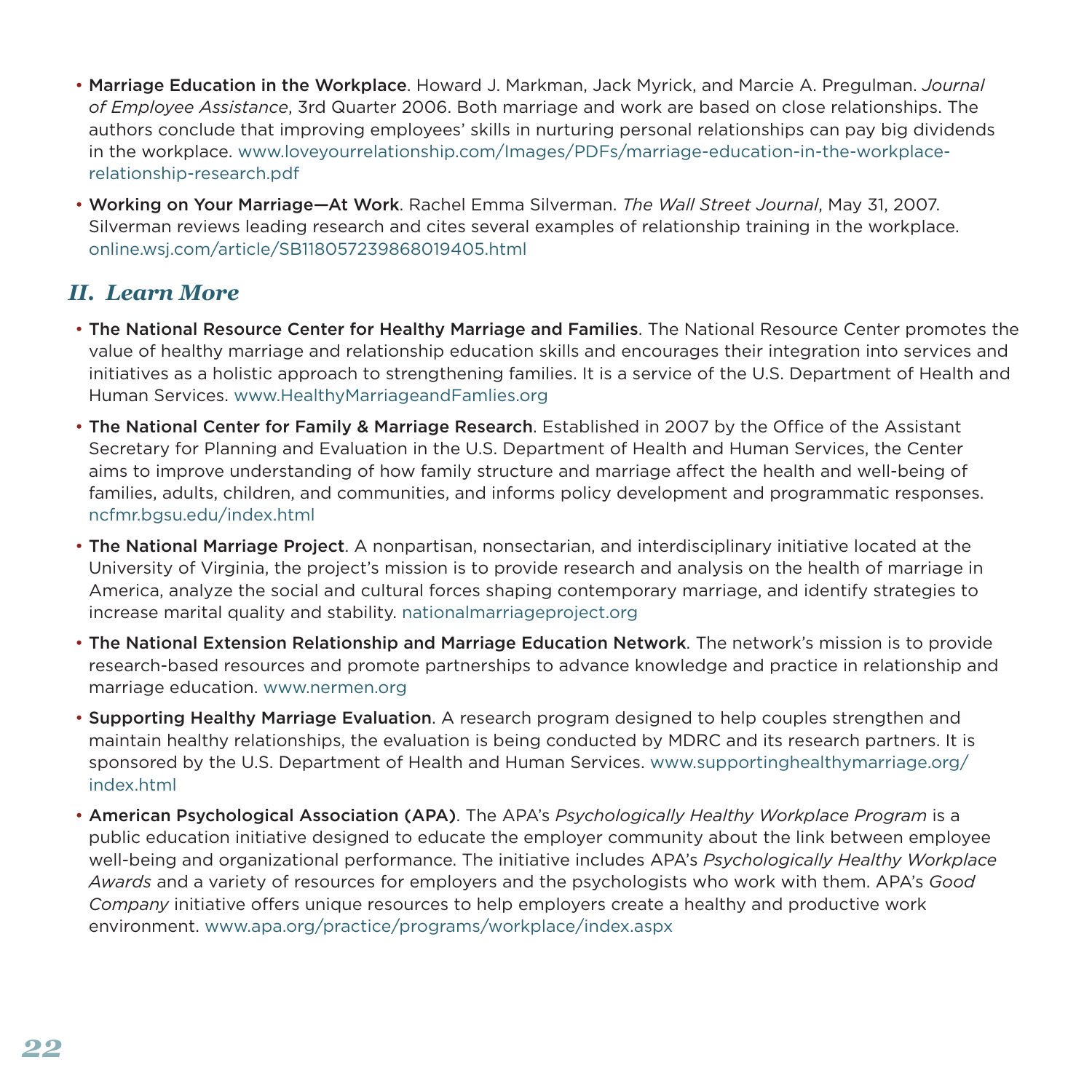# <span id="page-24-0"></span>*Appendix B: Employee Survey Supplemental Questions*

The following questions are intended to supplement an existing employee satisfaction survey or employee. benefits survey. These questions should be tailored to your company's specific needs and circumstances. Please consult your internal Human Resource professional or outside experts before implementing.

| In a typical week, how often do you feel stressed<br>at work?              |                   | How much of your stress at home involves<br>your relationship?                                             |                              |
|----------------------------------------------------------------------------|-------------------|------------------------------------------------------------------------------------------------------------|------------------------------|
| a) Extremely often                                                         | d) Slightly often | a) A great deal                                                                                            | d) A little                  |
| b) Very often                                                              | e) Not at all     | b) A lot                                                                                                   | e) None at all               |
| c) Moderately often                                                        |                   | c) A moderate amount                                                                                       |                              |
| In a typical week, how often do you feel stressed<br>at home?              |                   | How much does your relationship stress affect<br>your work?                                                |                              |
| a) Extremely often                                                         | d) Slightly often | a) A great deal                                                                                            | d) A little                  |
| b) Very often                                                              | e) Not at all     | b) A lot                                                                                                   | e) Not at all                |
| c) Moderately often                                                        |                   | c) A moderate amount                                                                                       |                              |
| In a typical week, how often does your stress at<br>home affect your work? |                   | If your relationship stress were to affect your work,<br>how comfortable would you be discussing the issue |                              |
| a) Extremely often                                                         | d) Slightly often | with your supervisor?                                                                                      |                              |
| b) Very often                                                              | e) Not at all     | a) Very comfortable                                                                                        | d) Somewhat<br>comfortable   |
| c) Moderately often                                                        |                   | b) Fairly comfortable                                                                                      |                              |
| Are you married?                                                           |                   | c) Moderately<br>comfortable                                                                               | e) Not at all<br>comfortable |
| a) Yes                                                                     | b) No             | Have you ever accessed any company resources                                                               |                              |
| Are you in a relationship?                                                 |                   | to deal with marriage or relationship stress?                                                              |                              |
| a) Yes                                                                     | b) No             | a) Yes                                                                                                     | b) No                        |

**If your company does not currently conduct an employee survey and you are interested in learning more about employee attitudes and organizational financial and market performance, see** *Corporate Culture and Organizational Effectiveness* **(Denison, 1990), and "Which Comes First: Employee Attitudes or Organizational Financial and Market Performance?" (Schneider, Hanges, Smith, & Salvaggio, 2003).**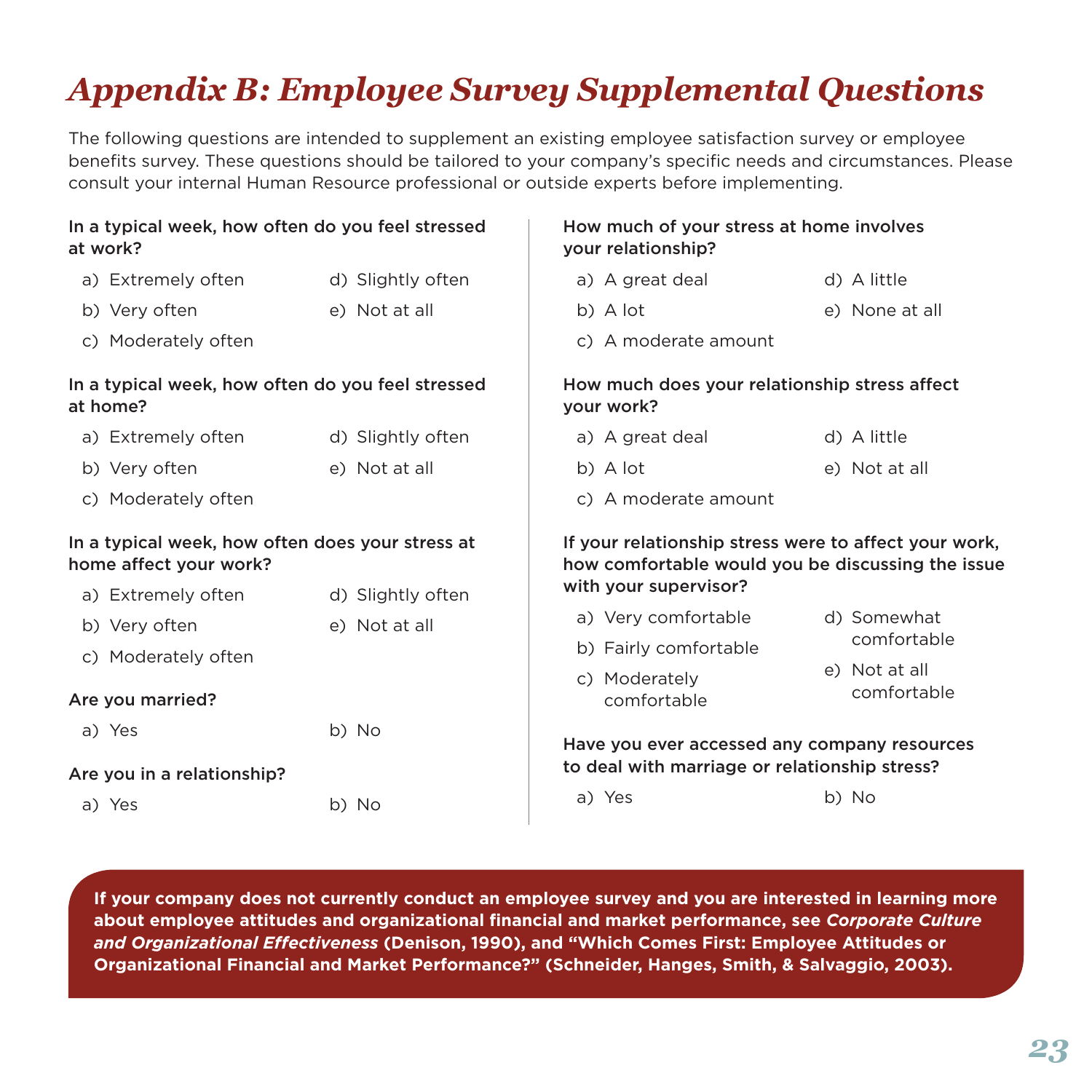# *References*

- Aldana, S. (2001). Financial impact of health. promotion programs: A comprehensive review. of.the.literature ..*American Journal of Health Promotion, 15*(5), 296-320.
- American Institute of Stress. (2013). Workplace stress. Retrieved from www.stress.org/workplace-stress
- ComPsych Corporation. (2012). *Employees more distracted by their spouse than their cell phone while at work*. Retrieved from www.compsych. com/press-room/press-releases-2012/587 june-12-2012
- Denisen, D. R. (1990). Corporate culture and organizational effectiveness. New York: Wiley.
- Forthofer, M. S., Markman, H. J., Cox, M., Stanley, S., & Kessler, R. C. (1996). Associations between marital. distress and work loss in a national sample. Journal of Marriage and the Family, 58, 597-605.
- Goetzel, R. Z., Anderson, D. R., Whitmer, R. W., Uzminkowski, R. J., Dunn, R. L., & Wasserman, J. (1998). The relationship between modifiable. health risks and health care expenditures: An. analysis of the multi-employer HERO health risk. and.cost.database ..*Journal of Occupational and Environmental Medicine*,.*40*(10),.843-854 .
- Koffman, D. M, Goetzel, R. Z., Anwuri, V., Shore, K., Orenstein, D., & LaPier, T. (2005). Heart healthy and.stroke.free ..*American Journal of Preventive Medicine*,.*29*,.113-121 .
- Kozlowski, L. (2013). Getting America to check in with itself. Forbes. Retrieved from www.forbes.com/ sites/lorikozlowski/2013/01/28/getting-americato-check-in-with-itself
- Markman, H. J., Myrick, J., & Pregulman, M. A. (2006). Marriage education in the workplace: Both. marriage and work are based on relationships, and improving workers' skills in nurturing personal. relationships can pay huge dividends in the.

workplace. The Journal of Employee Assistance, *36*(3),.12-15 .

- Mueller, R. (2005). The effect of marital dissolution on. the labour supply of males and females: Evidence. from.Canada ..*The Journal of Socio-Economics*,. *34*(6),.787-809
- National.Business.Group.on.Health ..(2013) ..*New health care survey finds spending on wellness incentives*  has doubled in last four years. Retrieved from. [www .businessgrouphealth .org/pressroom/](http://www.businessgrouphealth.org/pressroom/pressRelease.cfm?ID=207) pressRelease .cfm?ID=207
- Nguyen, S. (2011). Workplace psychology: The science of people at work. Retrieved from. workplacepsychology.net
- Rosch, P. J. (Ed.). (2001). The quandary of job stress. compensation. Health and Stress, 3, 1-4.
- Schneider, B., Hanges, P. J., Smith, D. B., & Salvaggio, A. N. (2003). Which comes first: Employee attitudes or organizational financial and market. performance?.*Journal of Applied Psychology*,. 88(5), 836-851. Retrieved from https://hec.unil.ch/ docs/files/56/811/schneider\_et\_al .\_\_2003 .pdf
- Smith, N. (2012). Employees reveal how stress affects. their jobs. *Business News Daily*. Retrieved from. www .businessnewsdaily .com/2267-workplace[stress-health-epidemic-perventable-employee](http://www.businessnewsdaily.com/2267-workplace-stress-health-epidemic-perventable-employee-assistance-programs.html)assistance-programs .html
- Spielberger, C. D., Vagg, P. R., & Wasala, C. F. (2003). Occupational stress: Job pressures and lack. of support. In J. C. Quick & L. E. Tetrick (Eds.), *Handbook of occupational health psychology*. (185-200). Washington, DC: American. Psychological Association.
- Turvey, M. D., & Olson, D. H. (2006). Marriage and *family wellness: Corporate America's business?*. Minneapolis, MN: Life Innovations, Inc.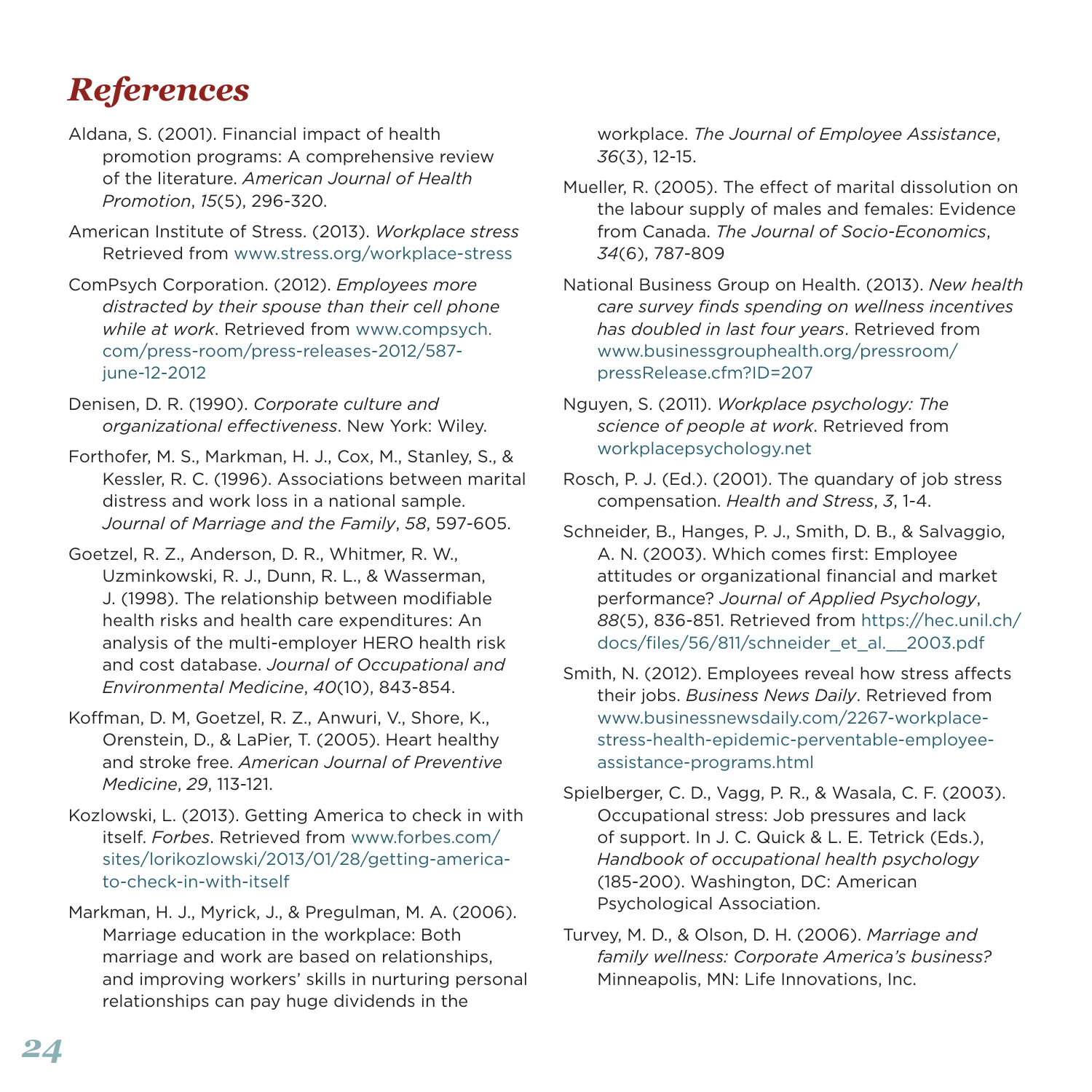This guide was prepared by John Wilcox and Dorian Friedman for the National Resource Center for Healthy Marriage and Families.

John Wilcox was formerly executive director of Corporate Voices for Working Families in Washington, DC. Earlier in his career, he held leadership positions with the Center for Policy Alternatives. An attorney, John is a public policy expert on issues supporting family economic security.

 Dorian Friedman was formerly director of communications of Corporate Voices for Working Families in Washington, DC. Previously, she was a journalist and congressional staffer, and is currently an editorial consultant focused on domestic social policy issues.